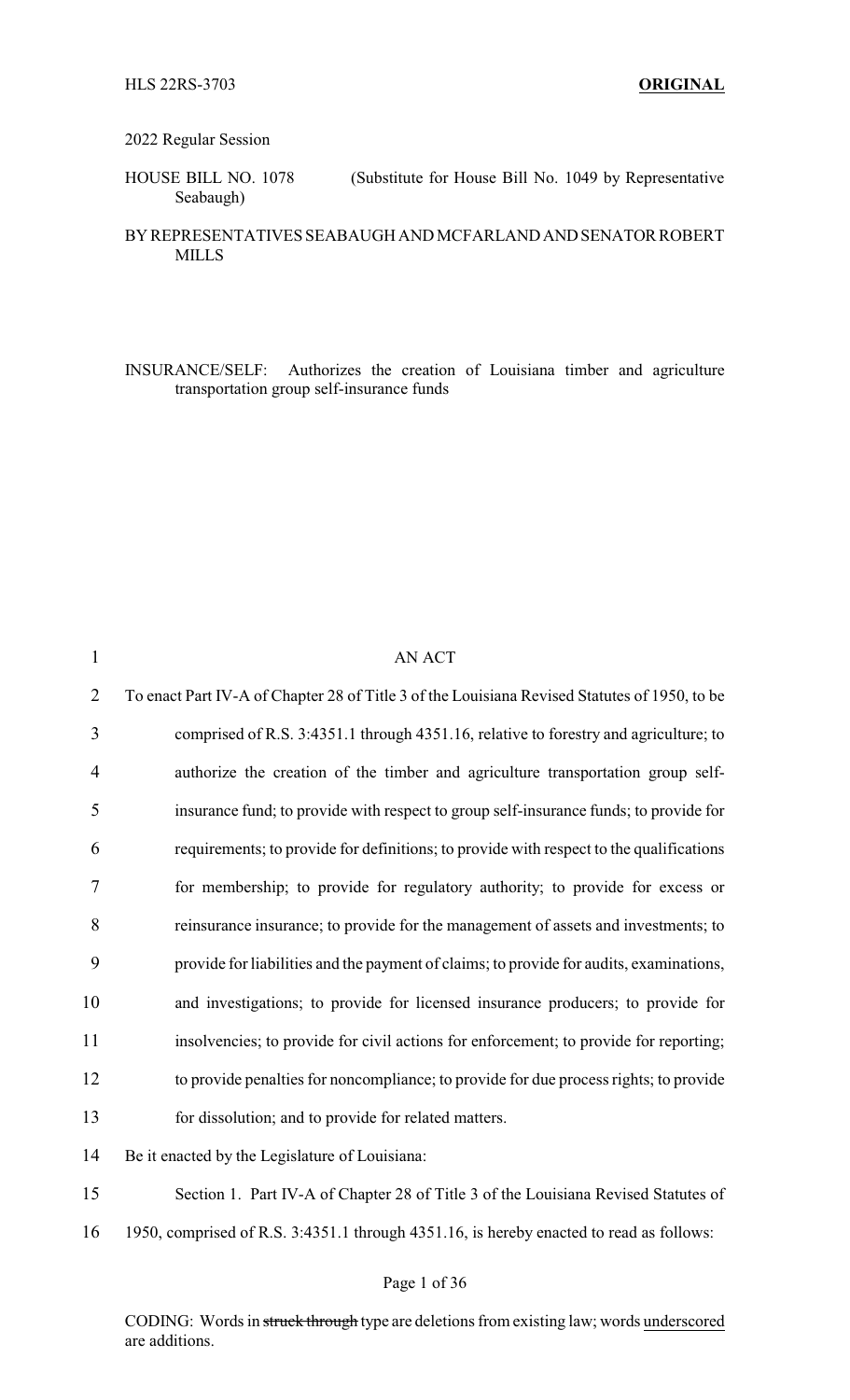| $\mathbf{1}$ | PART IV-A. LOUISIANA TIMBER AND AGRICULTURE                                           |
|--------------|---------------------------------------------------------------------------------------|
| 2            | TRANSPORTATION GROUP SELF-INSURANCE FUNDS                                             |
| 3            | §4351.1. Definitions                                                                  |
| 4            | Wherever used in this Part, unless a different meaning clearly appears in the         |
| 5            | context, the following terms, whether used in the singular or plural, shall have the  |
| 6            | following meanings:                                                                   |
| 7            | $(1)(a)$ "Bona fide trade or professional association" means an active trade or       |
| 8            | professional association that is chartered and domiciled in Louisiana, or a successor |
| 9            | organization thereof, that meets all of the following requirements:                   |
| 10           | (i) Promotes Louisiana timber or agriculture production.                              |
| 11           | Provides industry support and services to its membership.<br>(i)                      |
| 12           | The primary function is for purposes other than the sponsorship,<br>(iii)             |
| 13           | operation, or management of a fund or primarily for purposes other than to provide    |
| 14           | a related employee safety program or other activity necessary to the operation of the |
| 15           | fund.                                                                                 |
| 16           | (iv) Has been in existence and conducted regular meetings for a period of not         |
| 17           | less than five years.                                                                 |
| 18           | (2) "Department" means the Department of Insurance.                                   |
| 19           | (3) "Fund" means the self-insurance fund established pursuant to this Part            |
| 20           | to provide automobile coverage for timber transportation vehicles, agriculture        |
| 21           | transportation vehicles, or a combination of both types of vehicles.                  |
| 22           | "Hazardous financial condition" means that, based upon its present or<br>(4)          |
| 23           | reasonably anticipated financial condition, the fund, although not yet financially    |
| 24           | impaired or insolvent, is unlikely to be able to:                                     |
| 25           | Meet obligations with respect to known claims and reasonably<br>(a)                   |
| 26           | anticipated claims.                                                                   |
| 27           | (b) Pay other obligations in the normal course of business.                           |
| 28           | (5) "Insolvency" means the condition existing when the fund's liabilities are         |
| 29           | greater than the fund's assets as determined in accordance with generally accepted    |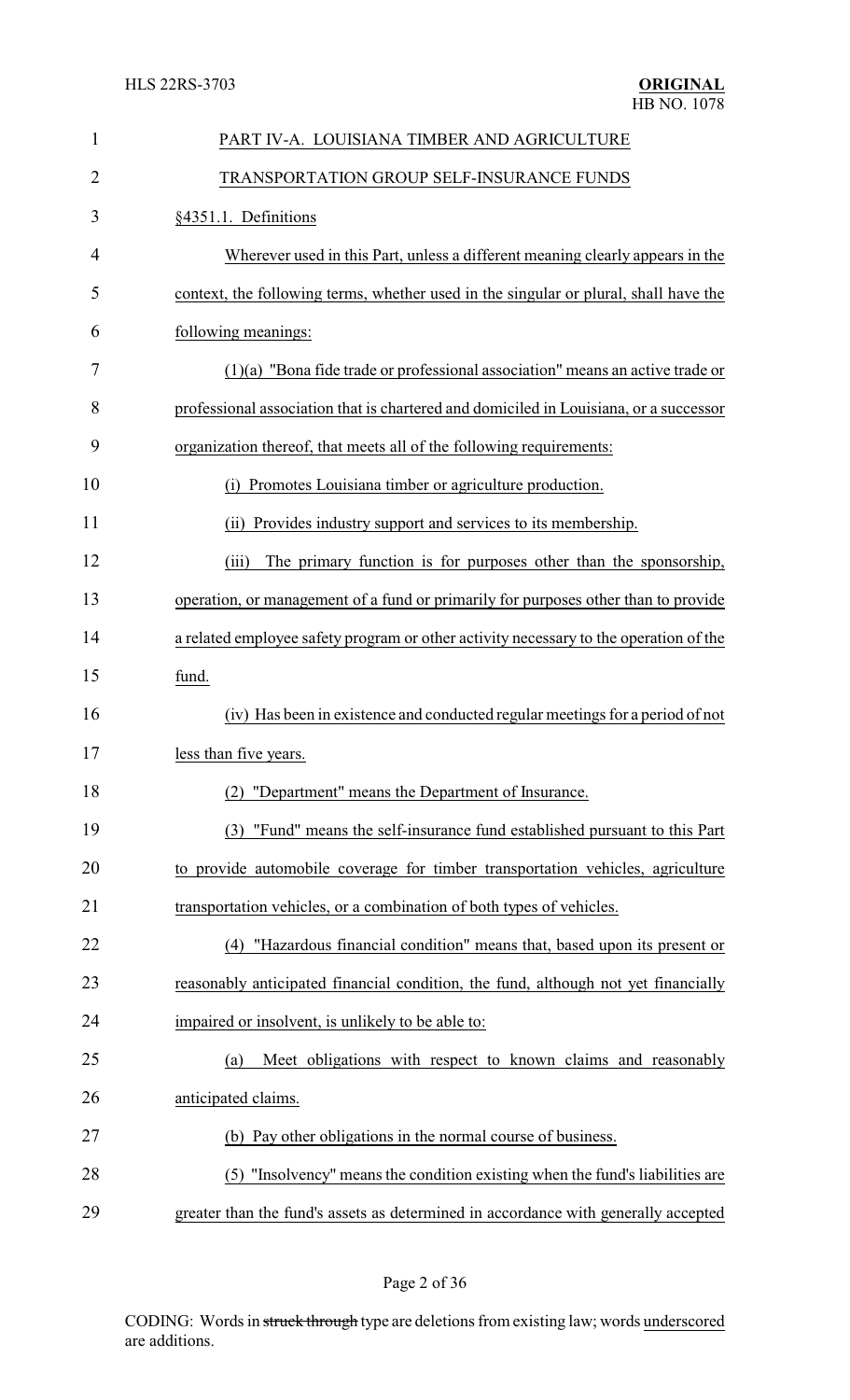| $\mathbf{1}$   | accounting principles as delineated in the fund's financial statement audited by an     |
|----------------|-----------------------------------------------------------------------------------------|
| $\overline{2}$ | independent certified public accountant and calculated before a member distribution     |
| 3              | is payable or before a dividend is declared.                                            |
| 4              | (6) "Operator" means a person, partnership, corporation, or limited liability           |
| 5              | company who owns or operates a timber or agriculture transportation vehicle.            |
| 6              | (7) "Principal" means a person or persons who own a majority interest or the            |
| 7              | majority of the stock in a corporation, partnership, or limited liability company that  |
| 8              | is established for the purpose of operating a timber or agriculture business and is a   |
| 9              | member of the fund.                                                                     |
| 10             | "Timber or agriculture transportation vehicle" means a vehicle or<br>(8)                |
| 11             | automobile used to collect and transport timber or agriculture products or used in the  |
| 12             | course and scope of a timber or agriculture business.                                   |
| 13             | "Timber or agriculture transportation vehicle coverage" means<br>(9)                    |
| 14             | automobile coverage for a timber or agriculture transportation vehicle that includes    |
| 15             | any of the following:                                                                   |
| 16             | (a) Liability payment for bodily injury caused by the operator of a timber or           |
| 17             | agriculture transportation vehicle.                                                     |
| 18             | (b) Collision coverage to provide payment for repairs or replacement of a               |
| 19             | timber or agriculture transportation vehicle.                                           |
| 20             | (c) Comprehensive coverage to provide payment to repair or replace the                  |
| 21             | timber or agriculture transportation vehicle if it is damaged by some means other       |
| 22             | than a collision.                                                                       |
| 23             | (d) Uninsured motorists coverage as defined in R.S. 22:1295.                            |
| 24             | Authorization; trade or professional association; initial financial<br>§4351.2.         |
| 25             | requirements                                                                            |
| 26             | A.(1) Five or more Louisiana timber or agriculture operators that are not               |
| 27             | public entities, each of which has a positive net worth, is financially solvent, and is |
| 28             | capable of assuming the obligations set forth under this Part, and that are all         |
| 29             | members of one or more bona fide trade or professional associations, may agree to       |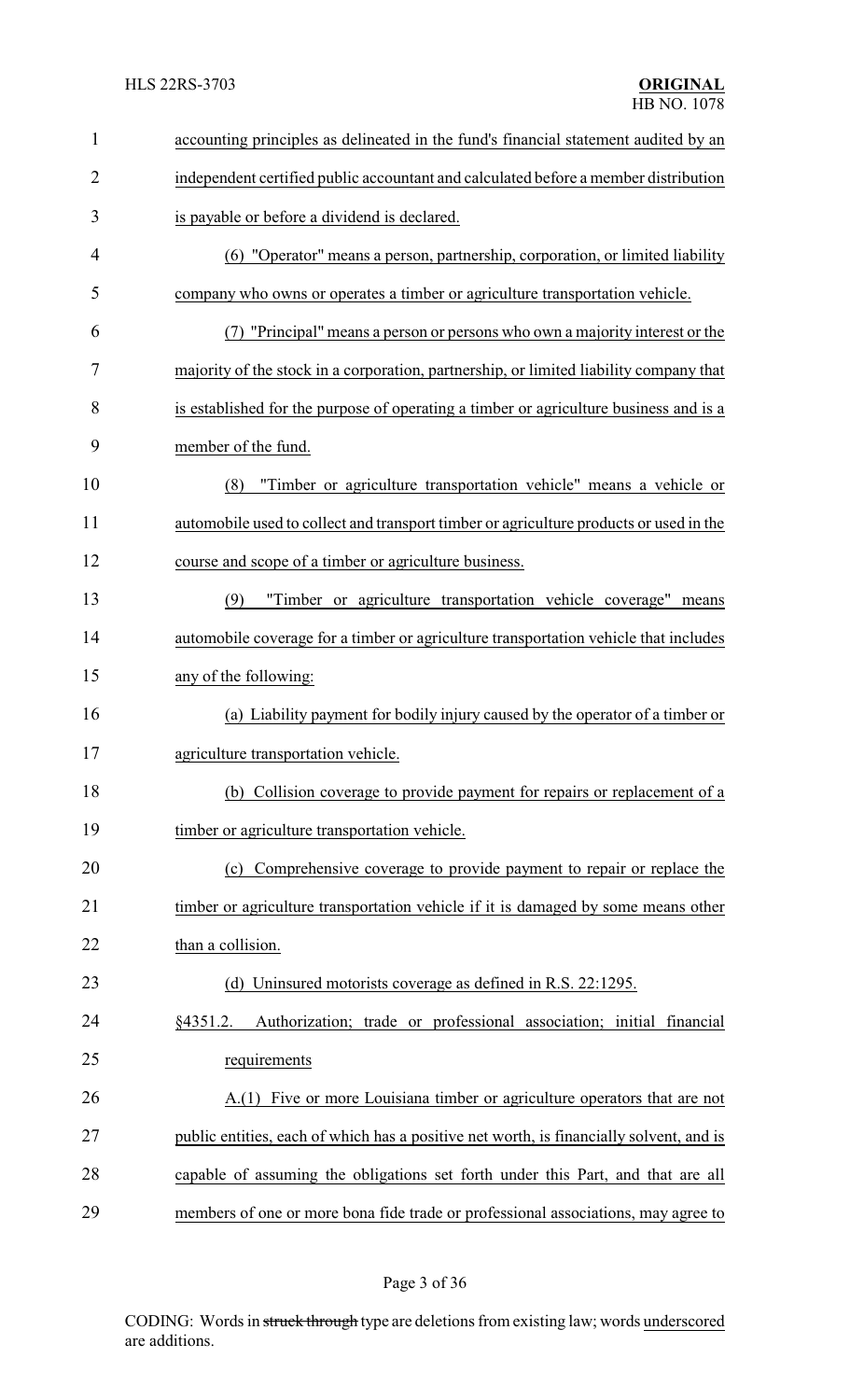| 1  | pool their liabilities for timber or agriculture transportation vehicle coverages as   |
|----|----------------------------------------------------------------------------------------|
| 2  | provided by this Part. This arrangement shall not be deemed to be an insurer or        |
| 3  | insurance and shall not be subject to the Louisiana Insurance Code, unless             |
| 4  | specifically referenced in this Part. The members of the arrangement likewise shall    |
| 5  | not be insurers or be subject to the Louisiana Insurance Code.                         |
| 6  | An agreement to pool liabilities under this Part shall be set forth in an<br>(2)       |
| 7  | indemnity agreement signed by the members and fund representatives                     |
| 8  | acknowledging and agreeing to the assumption of the liabilities as set forth in this   |
| 9  | Part.                                                                                  |
| 10 | The arrangement shall not be a member insured of the Louisiana<br>(3)                  |
| 11 | Insurance Guaranty Association, nor shall the Louisiana Insurance Guaranty             |
| 12 | Association be liable under any circumstances for any claims, or increments of any     |
| 13 | claims, made against the arrangement.                                                  |
| 14 | (4) The arrangement may include the establishment of a trust fund by a trade           |
| 15 | or professional association for its members, and the arrangement, whether              |
| 16 | established by association members or by an association, shall be known as the group   |
| 17 | self-insurance fund for timber or agriculture transportation vehicle coverage and      |
| 18 | shall be governed by a board of trustees.                                              |
| 19 | $(5)(a)$ The arrangement shall be domiciled in the state of Louisiana. All             |
| 20 | books, records, documents, accounts, and vouchers shall be kept in such a manner       |
| 21 | that the arrangement's financial condition, affairs, and operations can be ascertained |
| 22 | so that its financial statements filed with the department of insurance can be readily |
| 23 | verified and its compliance with the law determined. Any or all books, records,        |
| 24 | documents, original indemnity agreements, accounts, and vouchers may be                |
| 25 | photographed or reproduced on film. Any photographs, microphotographs, optical         |
| 26 | imaging, or film reproductions of any original books, records, documents, original     |
| 27 | indemnity agreements, accounts, and vouchers shall for all purposes, including but     |
| 28 | not limited to admission into evidence in any court or adjudicatory proceeding, be     |
| 29 | considered the same as the originals thereof, and a transcript, exemplification, or    |

# Page 4 of 36

CODING: Words in struck through type are deletions from existing law; words underscored are additions.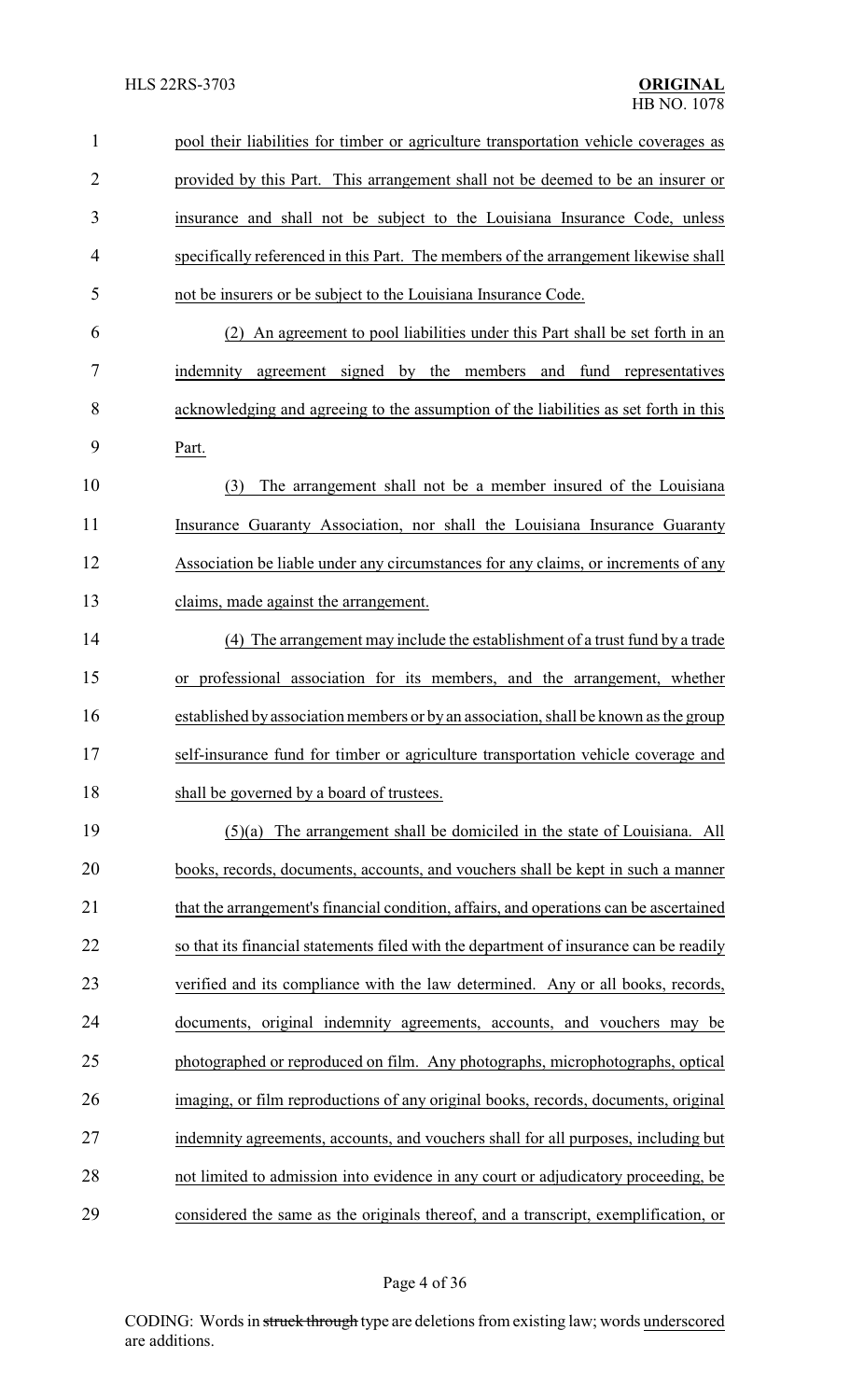| $\mathbf{1}$   | certified copy of any such photograph, microphotograph, optical imaging, or film         |
|----------------|------------------------------------------------------------------------------------------|
| $\overline{2}$ | reproduction shall for all purposes be deemed to be a transcript, exemplification, or    |
| 3              | certified original. Any original considered reproduced may thereafter be disposed        |
| 4              | of or destroyed, as provided for in Subparagraph (b) of this Paragraph, if provision     |
| 5              | is made for preserving and examining the reproduction.                                   |
| 6              | Except as otherwise provided in Subparagraph (a) of this Paragraph,<br>(b)               |
| 7              | original books, records, documents, accounts, and vouchers, or such reproductions        |
| 8              | thereof, shall be preserved and kept in this state for the purpose of examination and    |
| 9              | until the authority to destroy or otherwise dispose of the records is secured from the   |
| 10             | All original records, or certified reproductions thereof, shall be<br>department.        |
| 11             | maintained for the period commencing on the first day following the last period          |
| 12             | examined by the department through the subsequent examination period, or three           |
| 13             | years, whichever is longer, except that any original, or certified reproduction thereof, |
| 14             | whereby the member agrees to or acknowledges such member's solidary liability for        |
| 15             | liabilities of the fund shall be permanently maintained.                                 |
| 16             | $(6)(a)$ In order to maintain financial stability in the fund, the department shall      |
| 17             | at all times require one of the following:                                               |
| 18             | Two or more members of the fund shall maintain a minimum combined<br>(i)                 |
| 19             | net worth of one million dollars and a ratio of current assets to current liabilities of |
| 20             | at least one-to-one.                                                                     |
| 21             | (ii) Five or more principals of members of the fund who have a combined                  |
| 22             | net worth of one million dollars and a ratio of current assets to current liabilities of |
| 23             | at least one-to-one.                                                                     |
| 24             | (b) Once the fund has been operating for three years and has a total surplus             |
| 25             | of three million dollars, the department may waive the requirements of Subparagraph      |
| 26             | (a) of this Paragraph.                                                                   |
| 27             | $(7)(a)$ In order to further maintain the financial stability of the fund, the fund      |
| 28             | shall assess each member an amount which is equal to a certain percentage of the         |
| 29             | premium dollars owed by the member and the percentage paid shall be known as a           |

Page 5 of 36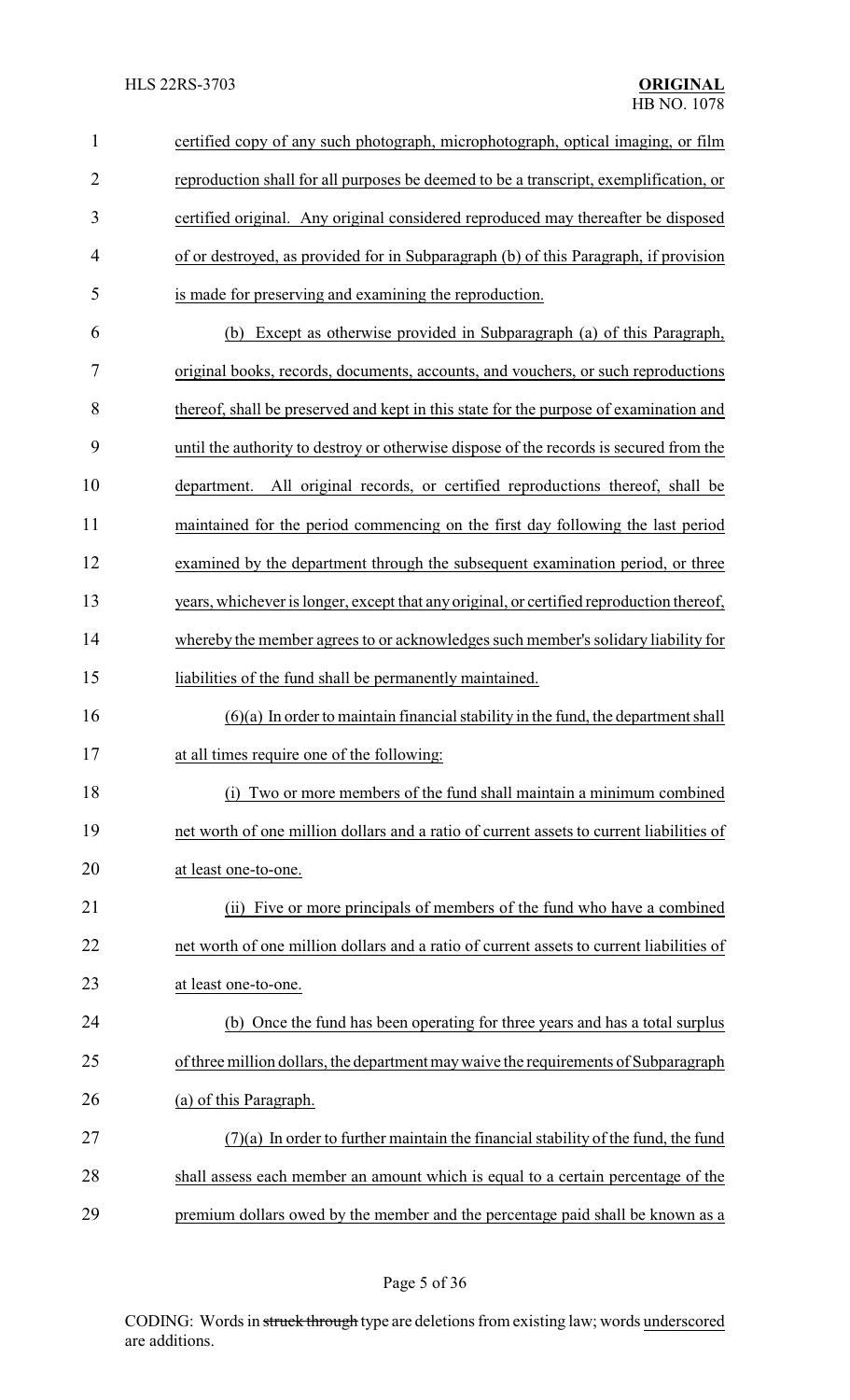| $\mathbf{1}$   | The percentage amount to be paid by all members shall be<br>reserve payment.            |
|----------------|-----------------------------------------------------------------------------------------|
| $\overline{2}$ | approved by the department.                                                             |
| 3              | (b) All reserve payments shall be deposited into a separate account known               |
| 4              | as the reserve account and shall be maintained at all times that the fund is in         |
| 5              | operation. No payments may be paid out of the reserve account unless approved by        |
| 6              | the department.                                                                         |
| 7              | B. The fund shall submit to the department an application, on an application            |
| 8              | form prescribed and furnished by the department, for authority to act as a group self-  |
| 9              | insurance fund for timber and agriculture transportation vehicle coverage.<br>The       |
| 10             | application shall include evidence of the fund's inception, which establishes financial |
| 11             | strength and liquidity of the members to pay timber and agriculture transportation      |
| 12             | vehicle claims promptly and support the financial ability of the fund to satisfy its    |
| 13             | obligations upon the establishment of the fund, including:                              |
| 14             | (1) Financial statements, dated not less than one year prior to the application,        |
| 15             | audited by an independent certified public accountant, showing at the inception of      |
| 16             | the fund a combined net worth of those members or principals of not less than the       |
| 17             | amount required by Subsection A of this Section                                         |
| 18             | (2) Current financial statements of all other members dated not less than one           |
| 19             | year prior to the application.                                                          |
| 20             | (3) Schedules of the entire membership showing:                                         |
| 21             | (a) The ratio of current assets to current liabilities of all members combined          |
| 22             | to be greater than one-to-one.                                                          |
| 23             | The working capital of all members combined to be of an amount<br>(b)                   |
| 24             | establishing financial strength and liquidity of the members to pay timber and          |
| 25             | agriculture transportation vehicle claims promptly.                                     |
| 26             | (c) The net worth of all members combined to be not less than the amount                |
| 27             | required by Subsection A of this Section.                                               |
| 28             | Other financial information and documents as required by the<br>(4)                     |
| 29             | department.                                                                             |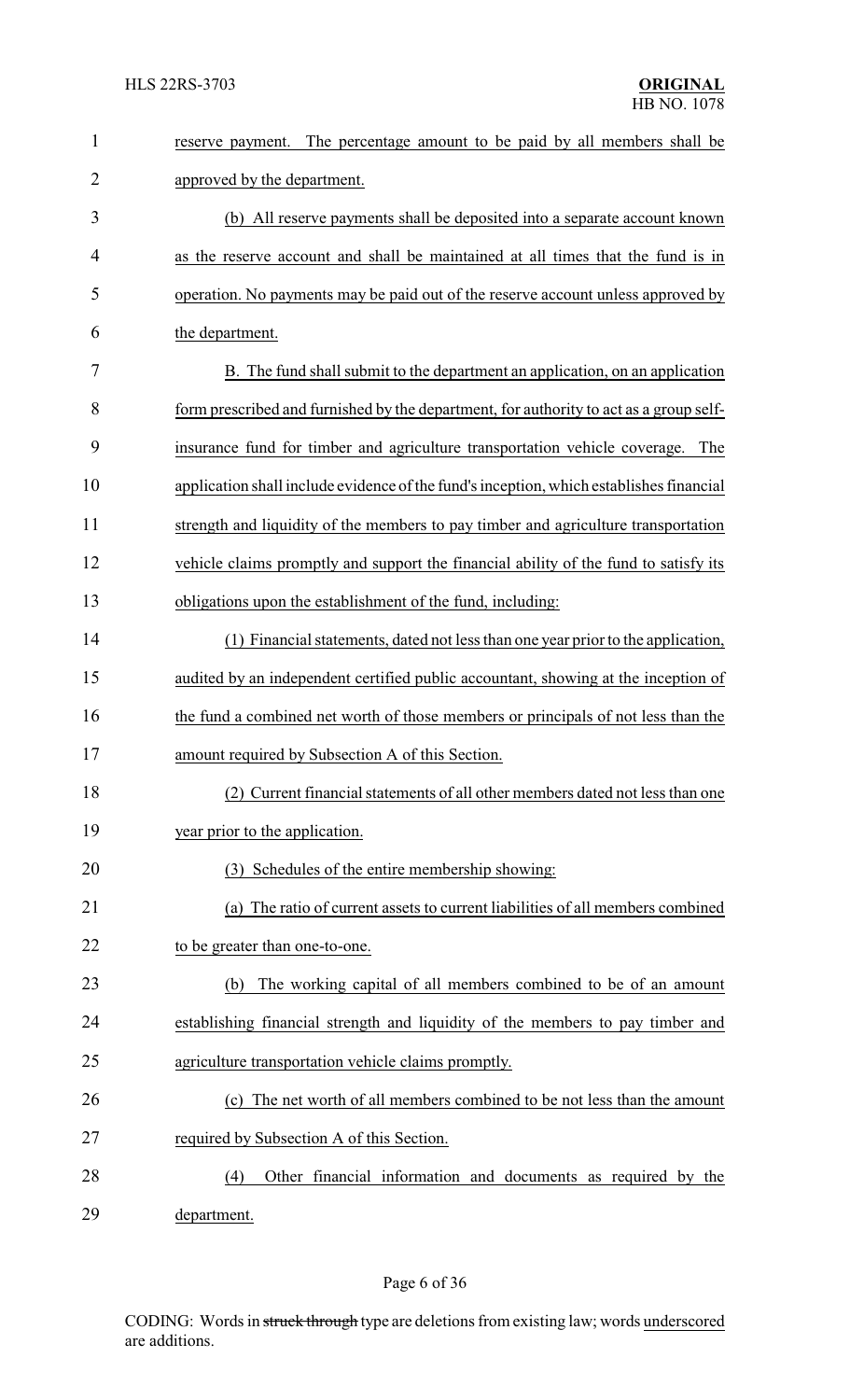| $\mathbf{1}$   | The application shall be in writing, on a form provided by the<br>(5)                 |
|----------------|---------------------------------------------------------------------------------------|
| $\overline{2}$ | department, and the application shall comply with all of the following:               |
| 3              | (a) Applications shall be submitted to the department at least ninety days            |
| 4              | prior to the effective date of the establishment of a fund. Any application submitted |
| 5              | with fewer than ninety days remaining before the desired effective date, or which     |
| 6              | does not contain answers to all questions, or which is not sworn to and subscribed    |
| 7              | before a notary public, or which does not contain all required documents, statements, |
| 8              | reports, and required information, may be returned without review by the              |
| 9              | department.                                                                           |
| 10             | (b) All applications shall be accompanied by the following items:                     |
| 11             | The properly completed indemnity agreement in a form acceptable to the<br>(i)         |
| 12             | department pursuant to Paragraph $(A)(2)$ of this Section.                            |
| 13             | (ii) Security as required by this Part.                                               |
| 14             | (iii) Copies of acceptable excess insurance or reinsurance, as required by this       |
| 15             | Part. All excess insurance or reinsurance shall be approved by the department prior   |
| 16             | to use.                                                                               |
| 17             | (iv) A bond covering each third-party administrator as provided by this Part.         |
| 18             | If the fund employs its own administrator, the fund shall be required to purchase a   |
| 19             | bond, errors-and-omission insurance, directors-and-officers insurance, or other       |
| 20             | security approved by the department for the administration of the fund.               |
| 21             | (v) A certification from a designated depository attesting to the amount of           |
| 22             | monies on hand.                                                                       |
| 23             | Copies of fund bylaws and any trust agreement or other governance<br>(vi)             |
| 24             | documents.                                                                            |
| 25             | Individual application of each member of the fund applying for<br>(vii)               |
| 26             | membership in the fund on the effective date of the fund and copies of each           |
| 27             | member's executed indemnity agreements.                                               |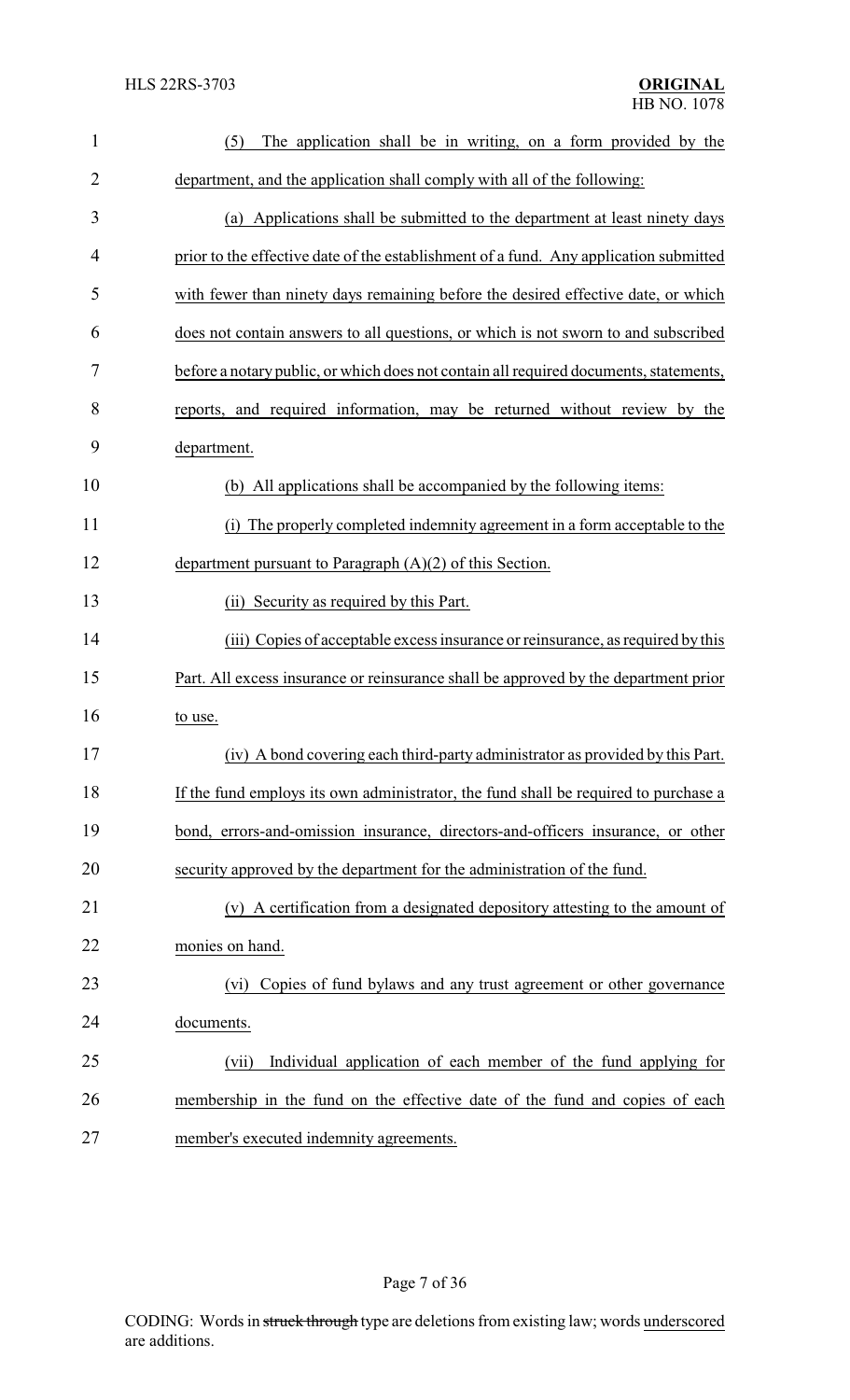| $\mathbf{1}$   | (viii) Evidence of financial strength and liquidity of the members dated as              |
|----------------|------------------------------------------------------------------------------------------|
| $\overline{2}$ | of the date of the filing of the application to satisfy the financial strength and       |
| 3              | liquidity requirements of this Part.                                                     |
| 4              | Proof that the fund shall have the minimum annual earned normal<br>(ix)                  |
| 5              | premium required by this Part.                                                           |
| 6              | (x) The current annual report or financial statement of any casualty insurance           |
| 7              | company providing excess or reinsurance coverage for the fund meeting the                |
| 8              | requirements of this Part, if the statement is not already on file with the department.  |
| 9              | (xi) The name, address, and telephone number of each attorney representing               |
| 10             | the fund, each qualified actuary for the fund, and each certified public accountant      |
| 11             | who will be auditing the annual financial statements of the fund, as well as evidence    |
| 12             | of appointment of each by the fund.                                                      |
| 13             | The domicile address in this state where the books and records of the<br>(xii)           |
| 14             | fund will be maintained, and the state from which the fund will be administered.         |
| 15             | (xiii) Proof of advance payment to the fund by each initial member of the                |
| 16             | fund of not less than twenty-five percent of that member's first year estimated          |
| 17             | annually earned normal premiums.                                                         |
| 18             | (xiv) A feasibility study or other analysis prepared by a qualified actuary              |
| 19             | utilizing actual loss history of the initial members of the fund.                        |
| 20             | Pro forma financial statements projecting the first three years of<br>$\left( xy\right)$ |
| 21             | operations of the fund based upon a feasibility study or other analysis prepared by      |
| 22             | a qualified actuary. The pro forma financial statements shall include a pro forma        |
| 23             | balance sheet, income statement, and statement of cash flow, each of which shall be      |
| 24             | prepared in accordance with generally accepted accounting principles.                    |
| 25             | (xvi) A copy of the fund's premium billing policy indicating whether the                 |
| 26             | premium payments to the fund will be paid by members annually, monthly,                  |
| 27             | quarterly, or any combination thereof.                                                   |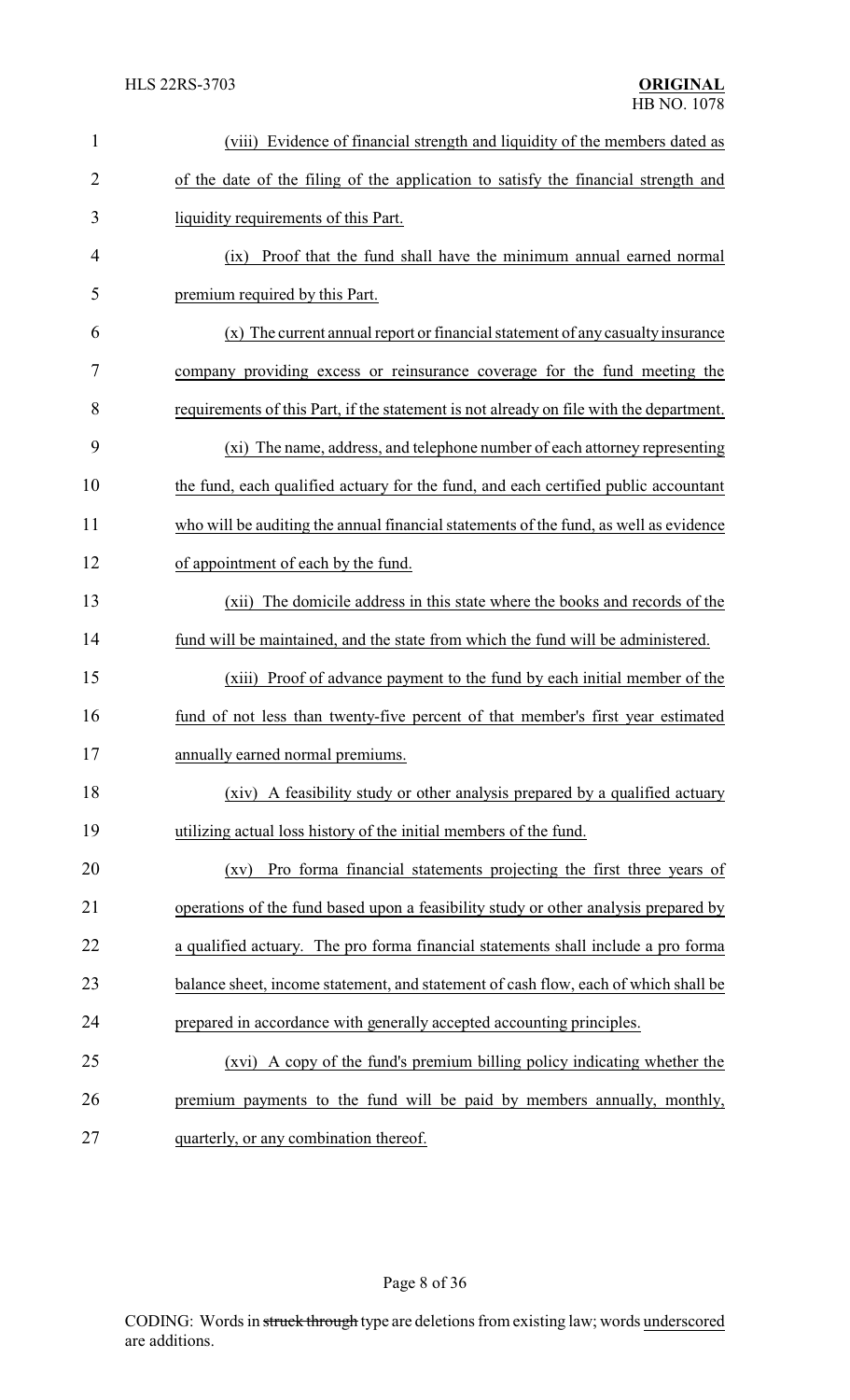| $\mathbf{1}$   | §4351.3. Requirements; excess insurance; administrative and service companies;          |
|----------------|-----------------------------------------------------------------------------------------|
| $\overline{2}$ | status; liability; refunds                                                              |
| 3              | A. The fund established pursuant to R.S. 3:4351.2 shall:                                |
| 4              | (1) File rates in accordance with R.S. 3:4351.7 and maintain at least seven             |
| 5              | hundred and fifty thousand dollars in earned premiums in the first fund year. For the   |
| 6              | second and each subsequent year, the fund shall maintain at least two million dollars   |
| 7              | in earned premiums. The amounts maintained shall be documented on the fund's            |
| 8              | audited financial statement prepared in accordance with generally accepted              |
| 9              | accounting principles.                                                                  |
| 10             | $(2)(a)$ During the first fund year, deposit with the department a safekeeping          |
| 11             | receipt or trust receipt from a bank doing business in this state or from a savings and |
| 12             | loan association chartered to do business in the state indicating that the fund has     |
| 13             | deposited and has pledged one hundred thousand dollars in money or bonds of the         |
| 14             | United States, the state of Louisiana, or any political subdivision thereof, of the par |
| 15             | value of one hundred thousand dollars, or post a surety bond issued by a corporate      |
| 16             | surety authorized to do business within the state, in the amount of one hundred         |
| 17             | thousand dollars, to secure the obligations of the fund under this Part.                |
| 18             | During the second and subsequent fund years, deposit with the<br>(b)                    |
| 19             | department a safekeeping receipt or trust receipt from a bank doing business in this    |
| 20             | state or from a savings and loan association chartered to do business in this state     |
| 21             | indicating that the fund has deposited and has pledged two hundred fifty thousand       |
| 22             | dollars in money or bonds of the United States, the state of Louisiana, or any          |
| 23             | political subdivision thereof, of the par value of two hundred fifty thousand dollars,  |
| 24             | or post a surety bond issued by a corporate surety authorized to do business within     |
| 25             | the state, in the amount of two hundred fifty thousand dollars, to secure the           |
| 26             | obligations of the fund under this Part.                                                |
| 27             | Provide timber and agriculture transportation vehicle coverage as<br>(3)                |
| 28             | required by this Part.                                                                  |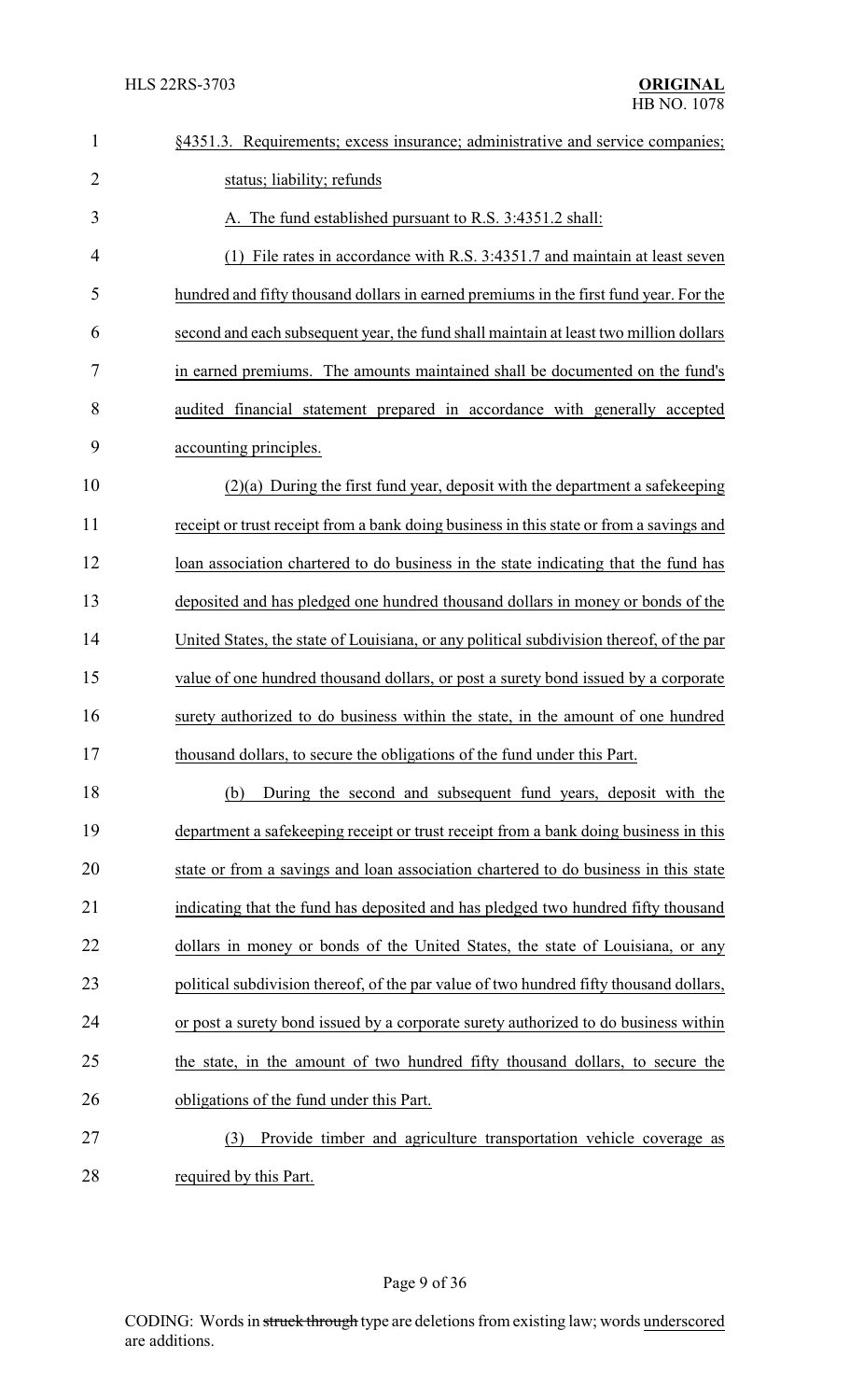| $\mathbf{1}$   | (4) Maintain at all times, on a fund-year basis, a contract or contracts of            |
|----------------|----------------------------------------------------------------------------------------|
| $\overline{2}$ | specific excess insurance or reinsurance of not less than two million dollars per      |
| 3              | occurrence and aggregate excess insurance or reinsurance of not less than two          |
| 4              | million dollars. The maximum retention under the excess insurance or reinsurance       |
| 5              | contracts shall not exceed amounts as may be provided by the department by             |
| 6              | regulation. Solely for the purposes of authorizing the purchase of reinsurance         |
| 7              | permitted under this Subsection, the fund shall be deemed an insurer. The excess       |
| 8              | insurance or reinsurance shall be purchased only from a company having a rating of     |
| 9              | A- by A.M. Best Company, A- by Fitch Ratings, A by Weiss Ratings, A- by                |
| 10             | Standard & Poor's, or A3 by Moody's Investors Services, or better, and this            |
| 11             | reinsurance may be purchased from admitted or nonadmitted companies, provided          |
| 12             | that the provisions of R.S. 22:651 through 661, and Financial Accounting Standard      |
| 13             | Number 113 as promulgated and updated by the Financial Accounting Standards            |
| 14             | Board, shall apply to all such reinsurance. All excess insurance policies or           |
| 15             | reinsurance agreements shall be approved by the department prior to use by the fund.   |
| 16             | File with the department financial statements and reports, including<br>(5)            |
| 17             | financial statements audited by an independent certified public accountant and         |
| 18             | actuarial reports, as may be required by the department through rules promulgated      |
| 19             | pursuant to the Administrative Procedure Act.                                          |
| 20             | For any casualty insurance company to be eligible to write excess<br>В.                |
| 21             | coverage for the fund, the company shall at all times have on file with the department |
| 22             | its current financial statement showing assets, including surplus to policyholders, at |
| 23             | least equal to the current requirements by the department for admission of a new       |
| 24             | company to do business in the state. Contracts or policies for excess insurance        |
| 25             | coverage written by active underwriters of Lloyd's of London shall be acceptable       |
| 26             | upon prior approval by the department.                                                 |
| 27             | C. Any fund administrator contracted by the fund and whose acts are not                |
| 28             | covered by the fund's bond, errors-and-omissions insurance, directors-and-officers'    |
| 29             | insurance, or other security approved by the department, and any person, which shall   |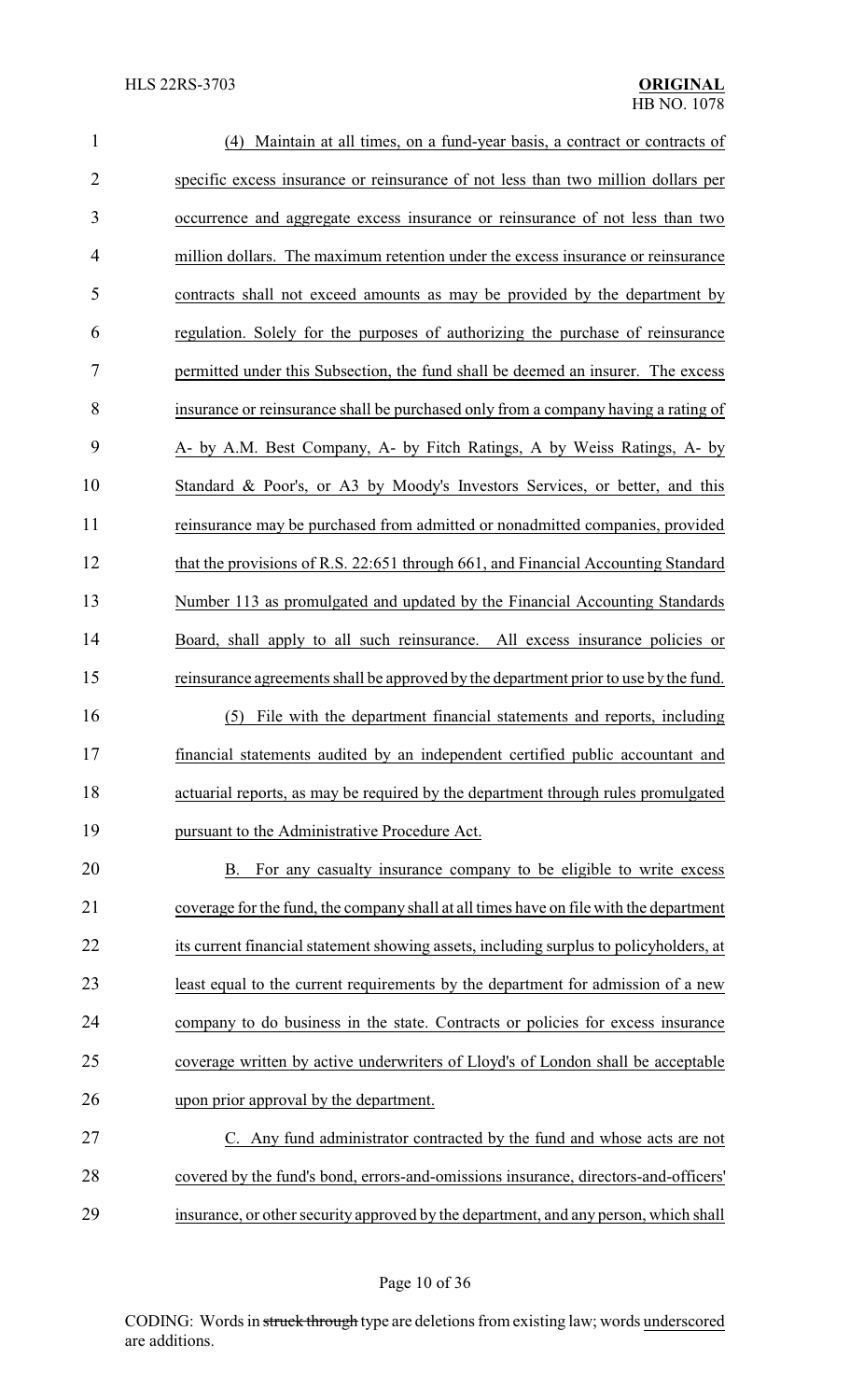## HLS 22RS-3703 **ORIGINAL**

| 1              | include an individual, partnership, corporation, and other entity contracting, either     |
|----------------|-------------------------------------------------------------------------------------------|
| $\overline{2}$ | directly or indirectly, with a fund to provide claims adjusting, underwriting, safety     |
| 3              | engineering, loss control, marketing, investment advisory, or administrative services     |
| 4              | to the fund or its membership, other than bookkeeping, or auditing, or claims             |
| 5              | investigation services to the fund shall:                                                 |
| 6              | Post with the department a surety bond issued by a corporate surety<br>(1)                |
| 7              | authorized to do business in the state of not less than fifty thousand dollars or deposit |
| 8              | with the department a safekeeping receipt or trust receipt from a bank doing business     |
| 9              | in this state or from a savings and loan association chartered to do business in the      |
| 10             | state indicating that the person has deposited fifty thousand dollars in money or         |
| 11             | bonds of the United States, the state of Louisiana, or any political subdivision          |
| 12             | thereof, of the par value of fifty thousand dollars, to secure the performance of its     |
| 13             | obligations under the contract and under this Part.                                       |
| 14             | (2) Place all terms, agreements, fee arrangements, and any other conditions               |
| 15             | in a written agreement, which shall constitute the entire agreement between the           |
| 16             | parties, signed by the person and the fund.                                               |
| 17             | D. The fund in this Part shall not be considered a partnership under the laws             |
| 18             | of the state.                                                                             |
| 19             | E. Fund members shall be solidarily liable for liabilities of the fund incurred           |
| 20             | by the fund after the inception of the fund year in which the operator becomes a          |
| 21             | member of the fund, to the extent required by this Part.                                  |
| 22             | F. Any monies in excess of the amount necessary to fund all obligations of                |
| 23             | the fund may be declared as refundable to the members of the fund by the board of         |
| 24             | The board of trustees shall be authorized to distribute the refund at its<br>trustees.    |
| 25             | discretion, in accordance with the agreement establishing the fund and the following      |
| 26             | conditions:                                                                               |
| 27             | The amount of the distribution shall not exceed the members'<br>(1)                       |
| 28             | distributions payable recorded on the balance sheet as indicated by the most recently     |
| 29             | completed audited financial statements of the fund.                                       |

# Page 11 of 36

CODING: Words in struck through type are deletions from existing law; words underscored are additions.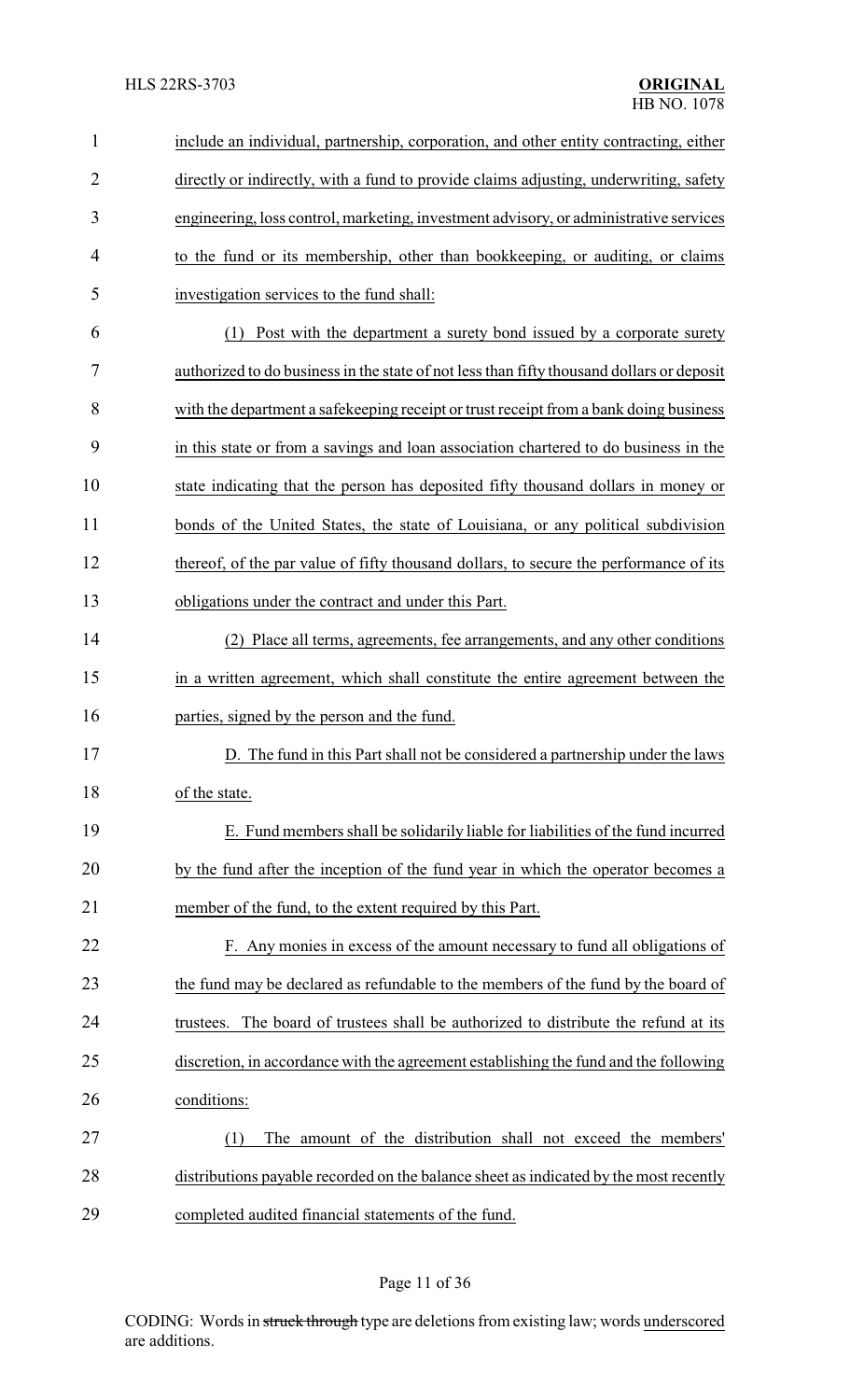| $\mathbf{1}$   | (2) No later than ten days before the payment of a distribution, the fund shall         |
|----------------|-----------------------------------------------------------------------------------------|
| $\overline{2}$ | provide written notification to the department.                                         |
| 3              | G. Any funds which are not guaranteed by a guaranty fund shall give written             |
| 4              | notice of the lack of a guaranty to the department and the members of the fund.         |
| 5              | §4351.4. Investments                                                                    |
| 6              | No security or other investment shall be eligible for purchase or<br>Α.                 |
| 7              | acquisition by the fund unless it is interest-bearing or interest-accruing or dividend- |
| 8              | or income-paying, and is not then in default in any respect, and the fund is entitled   |
| 9              | to receive for its exclusive account and benefit the interest or income accruing        |
| 10             | thereon.                                                                                |
| 11             | B. Amounts not needed for current obligations may be invested by the board              |
| 12             | of trustees, only as provided in this Section, in any or all of the following:          |
| 13             | Deposits in federally insured banks or savings and loan associations<br>(1)             |
| 14             | when any one of the following applies:                                                  |
| 15             | (a) The deposits are insured by the Federal Deposit Insurance Corporation.              |
| 16             | The deposits are collateralized by direct obligations of the United States<br>(b)       |
| 17             | government.                                                                             |
| 18             | Bonds or securities not in default as to principal or interest, which are<br>(2)        |
| 19             | obligations of the United States government or of any agency of the United States       |
| 20             | government, without limitation.                                                         |
| 21             | Pass-through mortgage-backed securities and collateralized mortgage<br>(3)              |
| 22             | obligations issued by the Federal National Mortgage Association, the Government         |
| 23             | National Mortgage Association, the Federal Home Loan Mortgage Corporation, or           |
| 24             | the Federal Housing Administration, without limitation, provided that the               |
| 25             | collateralized mortgage obligations have a minimum rating of A by Moody's,              |
| 26             | Standard & Poor's, or Fitch.                                                            |
| 27             | Obligations of the state of Louisiana or its subdivisions having a<br>(4)               |
| 28             | minimum rating of A by Moody's, Standard & Poor's, or Fitch. Not more than five         |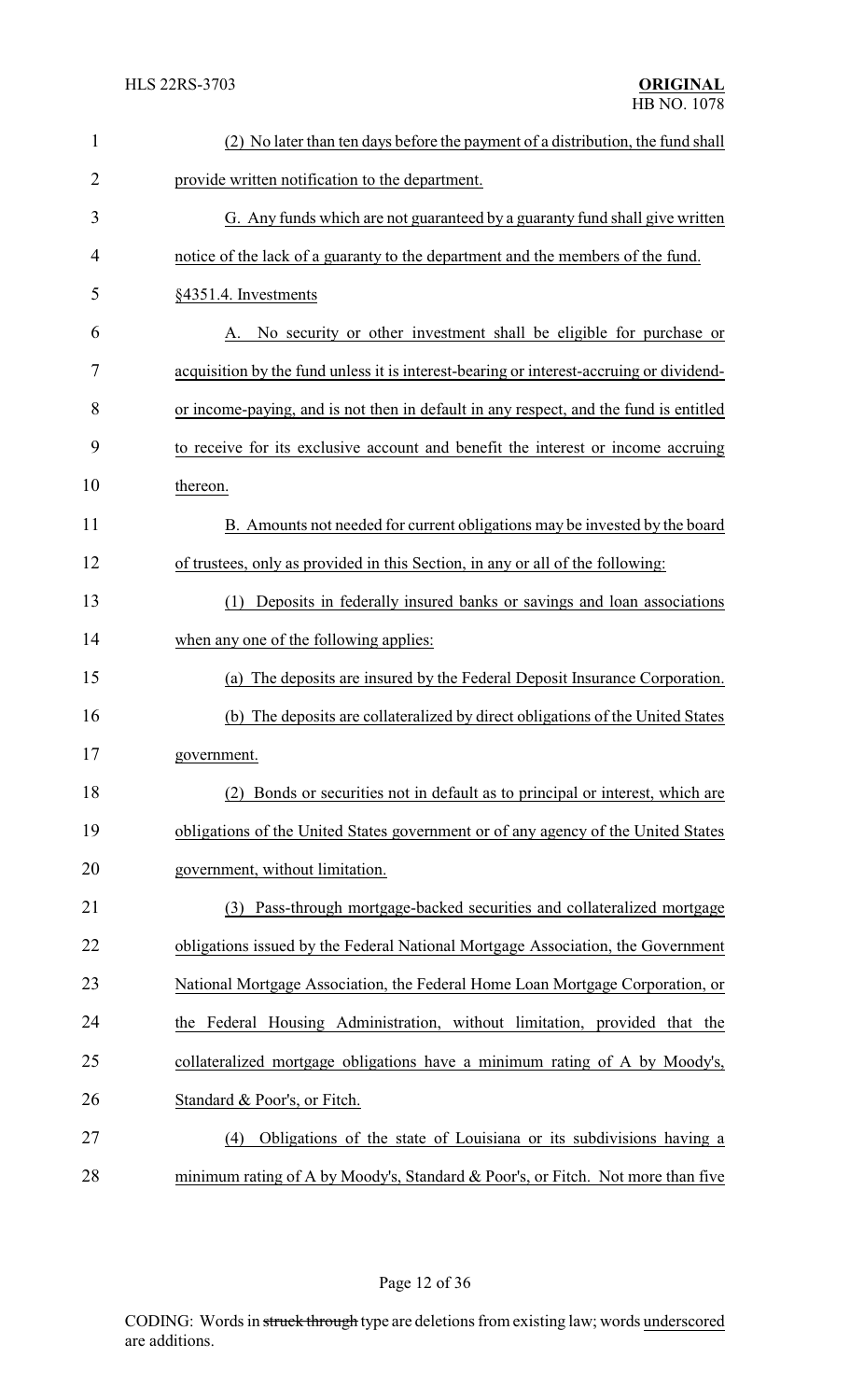| $\mathbf{1}$   | percent of the fund's assets may be invested in any particular issue and the type of   |
|----------------|----------------------------------------------------------------------------------------|
| $\overline{2}$ | investment cannot exceed fifteen percent of the fund's assets in the aggregate.        |
| 3              | (5) Obligations of any state or its subdivisions having a minimum rating of            |
| 4              | A by Moody's, Standard & Poor's, or Fitch. Not more than five percent of the fund's    |
| 5              | assets may be invested in any particular issue and the type of investment cannot       |
| 6              | exceed fifteen percent of the fund's assets in the aggregate.                          |
| 7              | (6)<br>Commercial mortgage-backed securities with purchases having a                   |
| 8              | minimum rating of Aaa by Moody's, AAA by Standard and Poor's, or AAA by Fitch.         |
| 9              | Not more than two percent of the fund's assets may be invested in one issue, and this  |
| 10             | type of investment shall not exceed ten percent of the fund's assets in the aggregate. |
| 11             | (7) Asset-backed securities with purchases having a minimum rating of Aa               |
| 12             | by Moody's, AA by Standard and Poor's, or AA by Fitch. No more than five percent       |
| 13             | of the fund's assets may be invested in one issue, and this type of investment cannot  |
| 14             | exceed ten percent of the fund's assets in the aggregate.                              |
| 15             | (8) Repurchase agreements, without limitation, when the collateral for the             |
| 16             | agreement is a direct obligation of the United States government, provided that the    |
| 17             | repurchase agreement shall meet all of the following specifications:                   |
| 18             | (a) Be in writing.                                                                     |
| 19             | (b) Have a specific maturity date.                                                     |
| 20             | (c) Adequately identify each security to which the agreement applies.                  |
| 21             | (d) State that in the event of default by the party agreeing to repurchase the         |
| 22             | securities described in the agreement at the term contained in the agreement, title to |
| 23             | the described securities shall pass immediately to the fund without recourse.          |
| 24             | (9) Corporate bonds, subject to the following limitations:                             |
| 25             | The bonds shall have a minimum rating of Baa by Moody's, BBB by<br>(a)                 |
| 26             | Standard and Poor's, or BBB by Fitch.                                                  |
| 27             | (b) Except as provided in Subparagraph (d) of this Paragraph, not more than            |
| 28             | five percent of the fund's assets may be invested in corporate bonds of any particular |
| 29             | issue or issuer.                                                                       |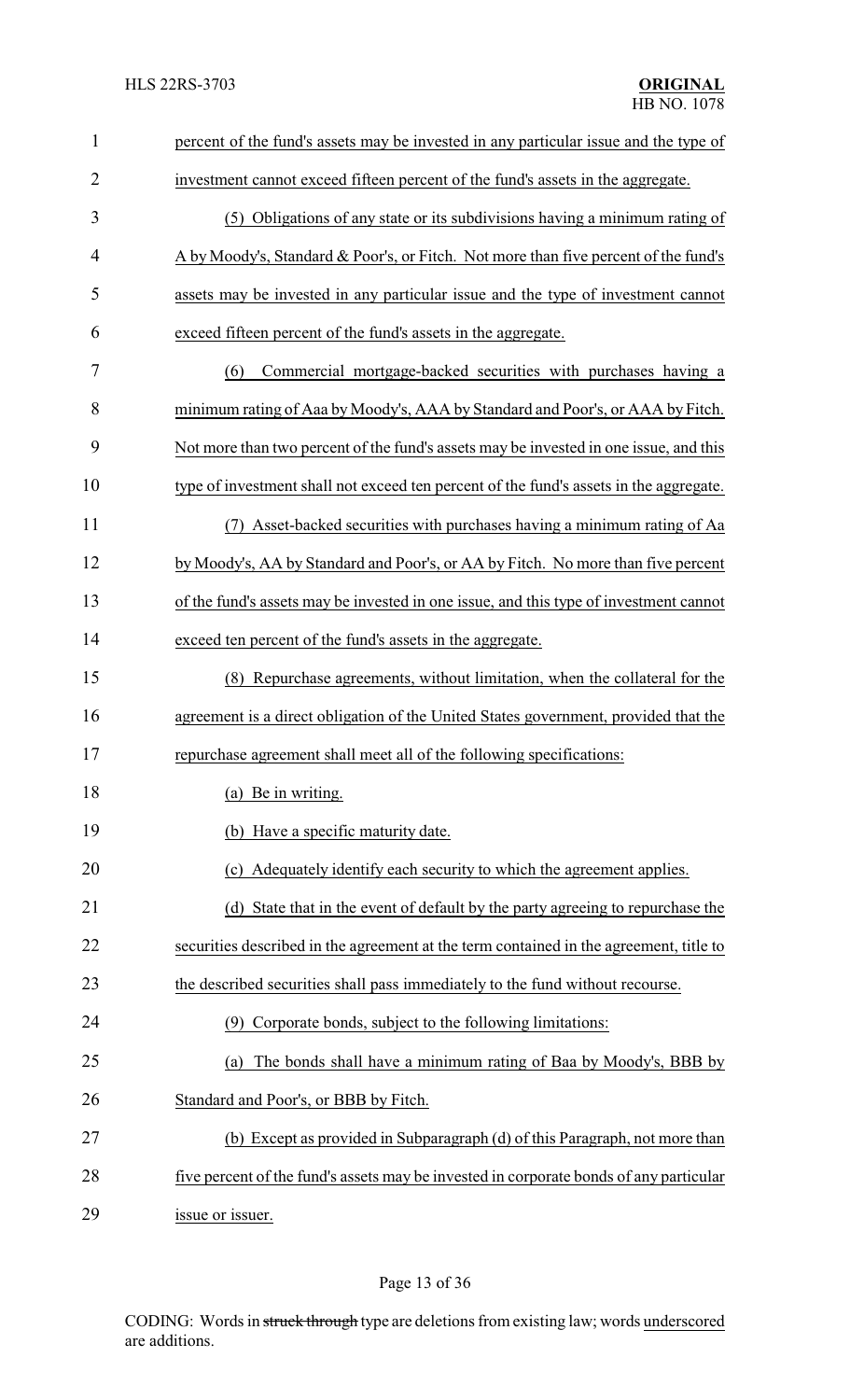| $\mathbf{1}$   | (c) Except as provided in Subparagraph (d) of this Paragraph, not more than              |
|----------------|------------------------------------------------------------------------------------------|
| $\overline{2}$ | fifty percent of the fund's assets may be invested in corporate bonds of all types.      |
| 3              | (d) The five percent and fifty percent limitations specified in Subparagraphs            |
| 4              | (b) and (c) of this Paragraph, respectively, may be exceeded up to an additional ten     |
| 5              | percent of the fund's assets in the event, and only in the event, of financial           |
| 6              | circumstances acceptable to the department, such as an increase in market value after    |
| 7              | initial purchase of a corporate bond, provided that:                                     |
| 8              | The initial purchase of corporate bonds was within the limitations<br>(i)                |
| 9              | specified in Subparagraphs (b) and (c) of this Paragraph.                                |
| 10             | (ii) For the purpose of determining the financial condition of the fund, the             |
| 11             | department shall not include as assets of the fund those corporate bonds which           |
| 12             | exceed fifty percent of the fund's total assets.                                         |
| 13             | Mutual or trust fund institutions registered with the Securities and<br>(10)             |
| 14             | Exchange Commission under the Securities Act of 1933 and the Investment                  |
| 15             | Company Act of 1940 which have underlying investments consisting solely of               |
| 16             | securities approved for investment as set forth in this Subsection. This type of         |
| 17             | investment shall not exceed fifty percent of the fund's assets in the aggregate.         |
| 18             | $(11)(a)$ Equities subject to all of the following limitations:                          |
| 19             | The equity sector shall not exceed fifteen percent of the overall<br>(i)                 |
| 20             | investment fund.                                                                         |
| 21             | A minimum of five different issues shall be held in the equity sector to<br>(ii)         |
| 22             | provide for diversification.                                                             |
| 23             | No single issue may represent more than five percent, at cost, of the<br>(iii)           |
| 24             | overall investment fund.                                                                 |
| 25             | (iv) Market capitalization of each issue shall be at least one billion dollars.          |
| 26             | Each eligible issue shall be paying a cash dividend.<br>(v)                              |
| 27             | Except as provided in Subparagraph (b) of this Paragraph, equity<br>(vi)                 |
| 28             | holdings shall be restricted to high quality, readily marketable securities corporations |
| 29             | that are domiciled in the United States and that are actively traded on the major        |

Page 14 of 36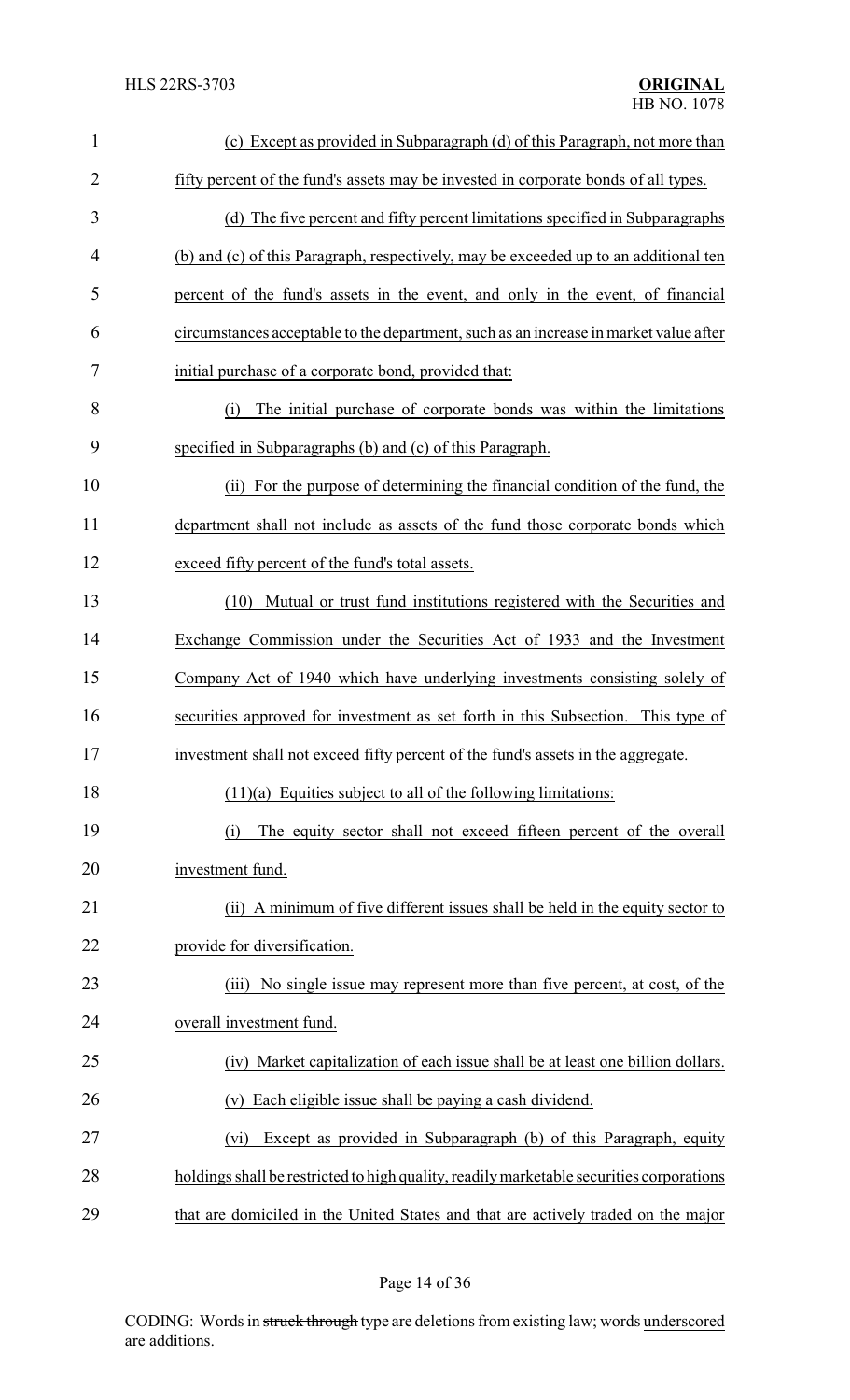| 1              | United States exchanges, including the New York Stock Exchange and the National           |
|----------------|-------------------------------------------------------------------------------------------|
| $\overline{2}$ | Association of Securities Dealers Automated Quotation Stock Market, LLC.                  |
| 3              | Foreign domiciled corporations are eligible if they trade American<br>(b)                 |
| 4              | Depositary Receipts on the major United States exchanges.                                 |
| 5              | (c) In lieu of individual securities, investment in a mutual fund or exchange             |
| 6              | traded fund which pays a dividend and consists of securities which have an average        |
| 7              | market capitalization of at least one billion dollars shall be permitted. The same        |
| 8              | general quality constraints shall be met and the aggregate total of the funds, plus any   |
| 9              | individual securities, may not exceed fifteen percent of the overall investment fund.     |
| 10             | C. The fund shall not invest in rental assets, which for the purposes of this             |
| 11             | Section shall include but not be limited to any of the following:                         |
| 12             | (1) Any item carried as an asset on the fund's balance sheet which is not, in             |
| 13             | fact, actually owned by the fund.                                                         |
| 14             | (2) Any item carried as an asset on the fund's balance sheet, the ownership               |
| 15             | of which is subject to resolution, rescission, or revocation upon the fund's              |
| 16             | receivership, bankruptcy, statutory supervision, rehabilitation,<br>insolvency,           |
| 17             | liquidation, or upon the occurrence of any other contingency.                             |
| 18             | (3) Any item carried as an asset on the fund's balance sheet for which the                |
| 19             | fund pays a regular or periodic fee for the right to carry the item as an asset, whether  |
| 20             | the fee is characterized as a rental, a management fee, or a dividend not previously      |
| 21             | approved by the department, or other periodic payment for such right.<br>This             |
| 22             | provision is not intended to apply to leases capitalized under generally accepted         |
| 23             | accounting principles.                                                                    |
| 24             | (4) Any asset purchased for investment by the fund on credit whereby the                  |
| 25             | interest rate paid by the fund on its credit instrument is greater than the interest rate |
| 26             | or yield generated by the purchased asset.                                                |
| 27             | (5) Any item carried by the fund as an asset on its balance sheet which is                |
| 28             | subject to a mortgage, lien, privilege, preference, pledge, charge, or other              |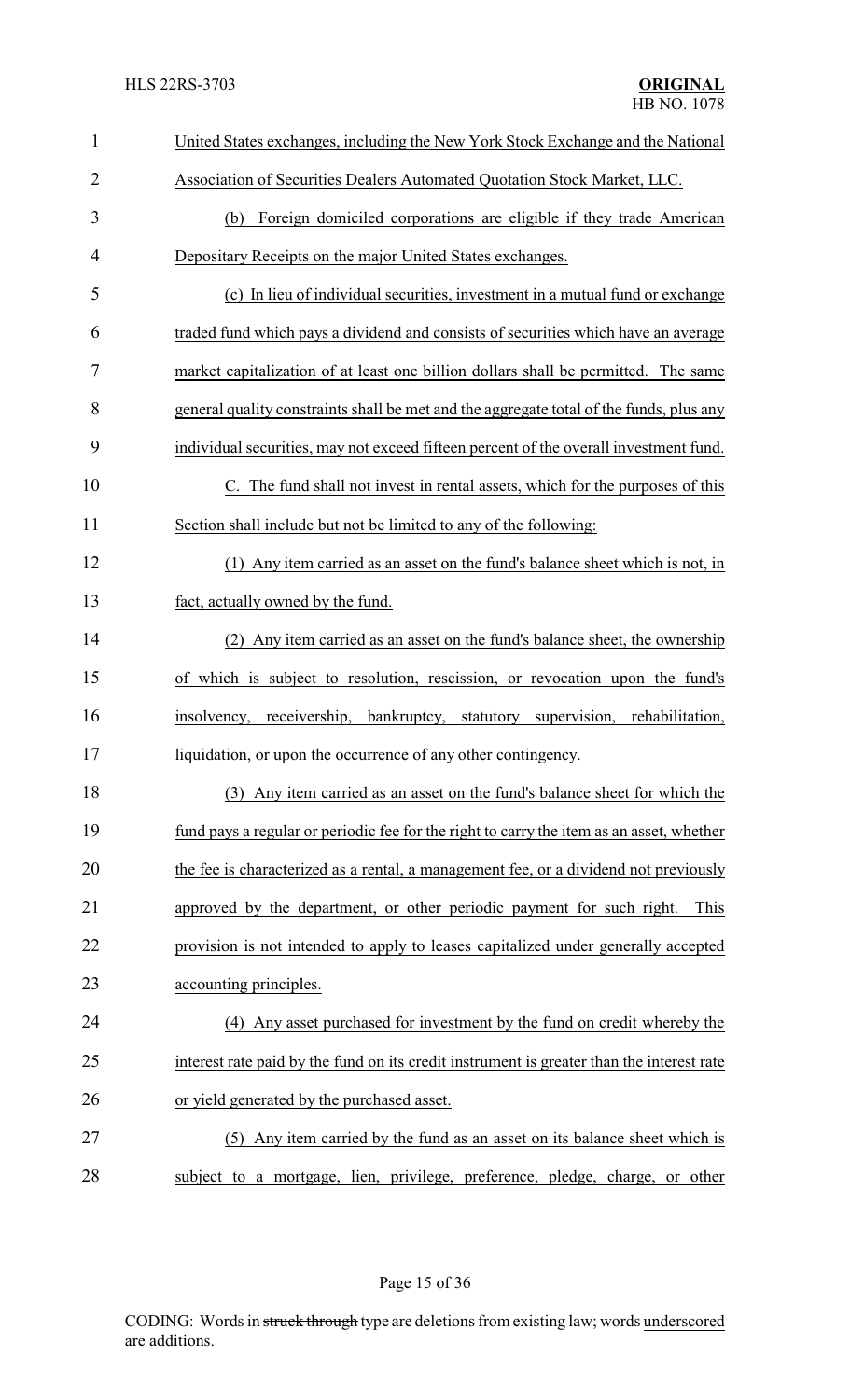| $\mathbf{1}$   | encumbrance which is not accurately reflected in the liability section of the fund's    |
|----------------|-----------------------------------------------------------------------------------------|
| $\overline{2}$ | balance sheet.                                                                          |
| 3              | (6) Any asset received by the fund as a contribution to capital or surplus              |
| 4              | from any person which meets any of the criteria set forth in Paragraphs (1) through     |
| 5              | (5) of this Subsection while in the hands of that contributing person, or at the        |
| 6              | moment of the contribution to capital, or thereafter.                                   |
| 7              | §4351.5. Authority of Department of Insurance                                           |
| 8              | A. The fund shall not become operative until issued a certificate of authority          |
| 9              | by the department. Except for the certificate of authority, the department shall keep   |
| 10             | confidential all documents and records associated with the provision of this Section.   |
| 11             | B. The certificate of authority shall be continuous until revoked or suspended          |
| 12             | by the department, or until it is voluntarily surrendered by the fund.                  |
| 13             | C.(1) The department shall have the authority to examine the affairs, books,            |
| 14             | transactions, workpapers, files, accounts, records, assets, and liabilities of the fund |
| 15             | to determine compliance with this Part and with any rules and regulations               |
| 16             | promulgated by the department or orders and directives issued by the department.        |
| 17             | In addition, to the extent necessary and material to the examination of the fund, the   |
| 18             | department shall have the authority to examine the affairs, books, transactions,        |
| 19             | workpapers, files, accounts, and records of the fund's administrator, service           |
| 20             | company, certified public accountant, or actuary generated in the course of             |
| 21             | transacting business on behalf of the group self-insurance fund being examined. All     |
| 22             | examinations shall be conducted in accordance with the provisions of this Part. The     |
| 23             | reasonable expenses of the examinations shall be paid by the fund.                      |
| 24             | Upon the request of the department, the group self-insurance fund<br>(2)                |
| 25             | established pursuant to this Part shall cause a rate review to be conducted by a        |
| 26             | national independent actuarial firm, provided that the department shall not make        |
| 27             | more than two requests in any calendar year for a rate review under the provisions      |
| 28             | of this Subsection. The firm shall report its findings to the department.               |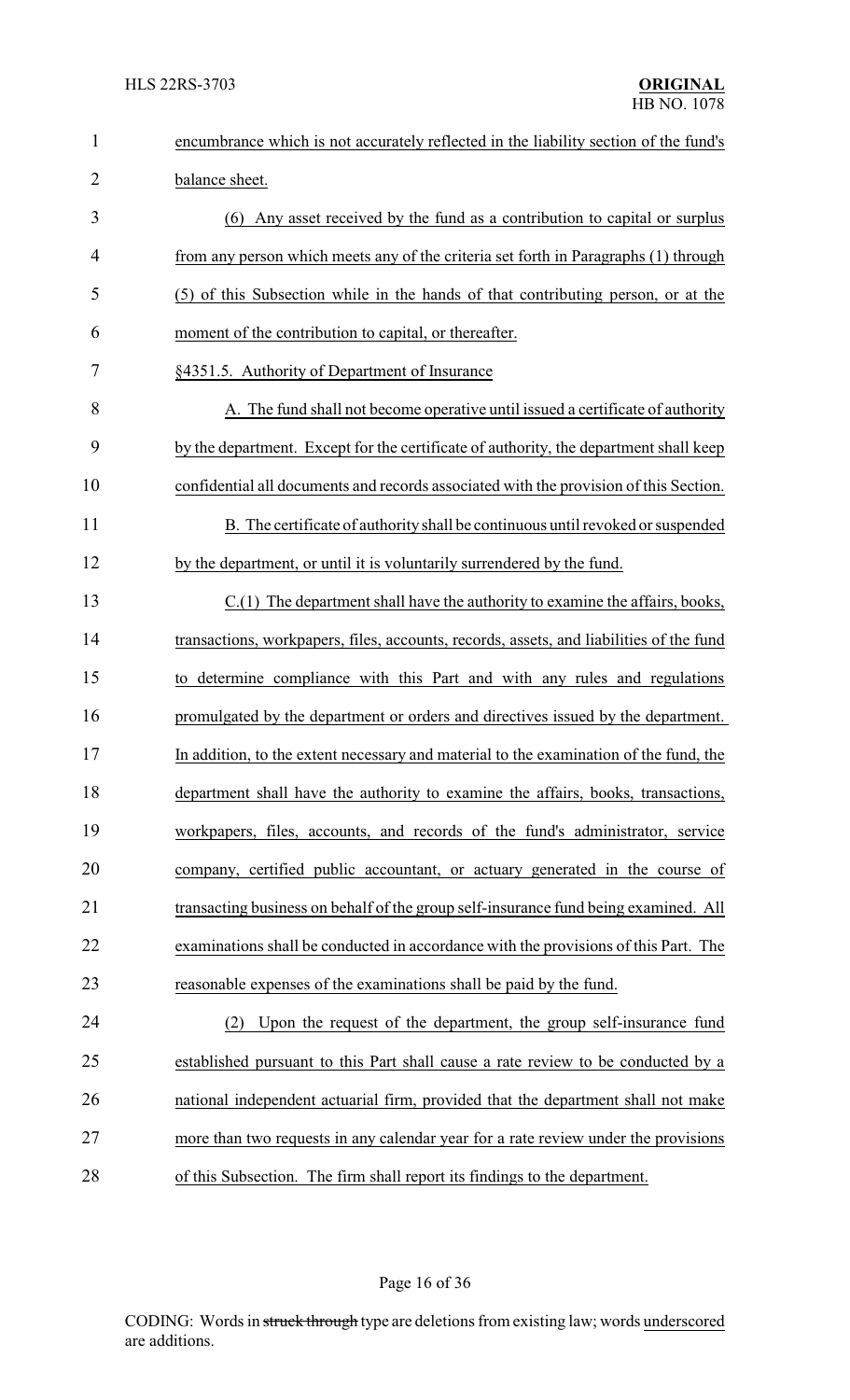| 1              | (3) All work papers, recorded information, documents, information, and               |
|----------------|--------------------------------------------------------------------------------------|
| $\overline{2}$ | copies thereof produced by, obtained by, or disclosed to the department or any other |
| 3              | person, pursuant to the authority of the department under this Part, shall be given  |
| 4              | confidential treatment and shall not be subject to subpoena, except in the following |
| 5              | circumstances:                                                                       |
| 6              | (a) Information sought has been provided pursuant to R.S. $3:4351.10(C)$ or          |
| 7              | R.S. $3:4351.11(I)$ .                                                                |
| 8              | (b) Documents sought are audited financial statements which have been filed          |
| 9              | with the department.                                                                 |
| 10             | D. The department shall have authority to issue cease and desist orders and          |
| 11             | suspend or revoke the certificate of authority of the fund which the department      |
| 12             | determines is not in compliance with this Part or with any rule promulgated by the   |
| 13             | department pursuant to the Administrative Procedure Act or order or directive issued |
| 14             | by the department. Without limiting the generality of the provisions of this         |
| 15             | Subsection, a cease and desist order may include a prohibition on writing or         |
| 16             | incurring any new or renewal business by the fund.                                   |
| 17             | E. Upon the determination by the department that the fund or any trustee,            |
| 18             | member, officer, director, or employee of the fund failed to comply with the         |
| 19             | provisions of this Part, any applicable laws relating to the fund, or any rule       |
| 20             | promulgated by the department or order or directive issued by the department, the    |
| 21             | department may levy a fine not to exceed two thousand dollars for each violation.    |
| 22             | If the conduct for which a previous fine was levied by the department is committed   |
| 23             | again, the department may levy a fine not to exceed four thousand dollars. The       |
| 24             | enforcement of any fine and any appeal from a fine shall be conducted in accordance  |
| 25             | with the Administrative Procedure Act.                                               |
| 26             | F. The division of administrative law shall conduct a hearing in accordance          |
| 27             | with R.S. 22:2191.                                                                   |
| 28             | Nothing in this Section shall prohibit the legislative auditor from<br>G.            |
| 29             | reviewing records and conducting an audit in accordance with R.S. 24:513.            |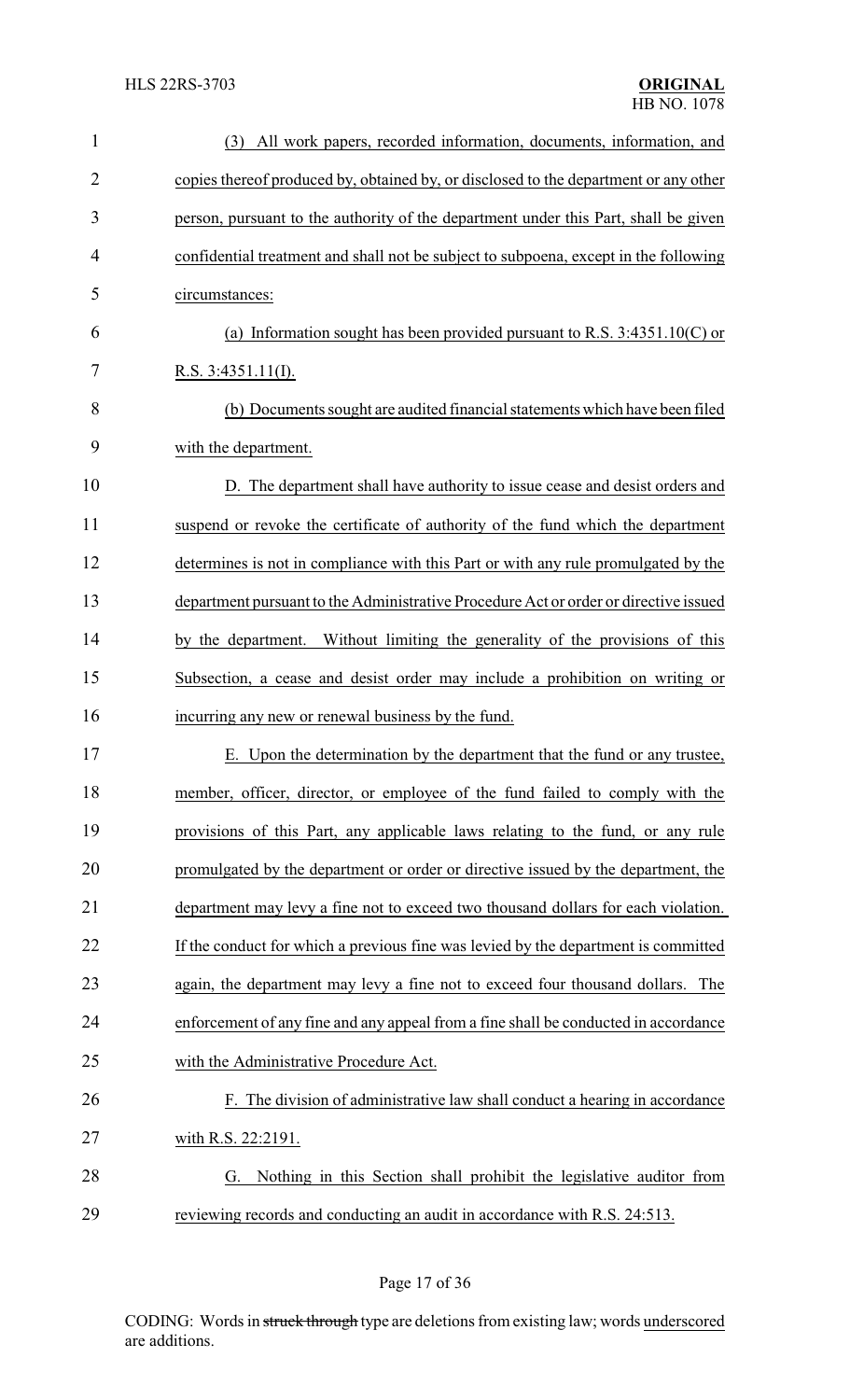| $\mathbf{1}$   | H.(1) The department is authorized to order the group self-insurance fund              |
|----------------|----------------------------------------------------------------------------------------|
| $\overline{2}$ | to submit a corrective action plan to the department for his approval to remediate any |
| 3              | noncompliance or financial issues affecting the fund. This authority is in addition    |
| 4              | to any other authority the department holds.                                           |
| 5              | The corrective action plan shall be submitted by the fund to the<br>(2)                |
| 6              | department for its approval and include standards, time frames, and other parameters   |
| 7              | acceptable to the department. Any corrective action plan that is submitted to the      |
| 8              | department by the fund shall be kept confidential by the department.                   |
| 9              | (3) Without limiting the discretion of the department, the corrective action           |
| 10             | plan may include any of the following:                                                 |
| 11             | (a) Mandatory training.                                                                |
| 12             | (b) On-site or off-site monitoring and supervision of the activities of the fund       |
| 13             | for a specified period of time to determine progress regarding correction of           |
| 14             | deficiencies.                                                                          |
| 15             | The submission of written progress reports.<br>(c)                                     |
| 16             | The institution of measures to conserve or generate additional funding<br>(d)          |
| 17             | for the fund.                                                                          |
| 18             | (e) The imposition of fines and penalties for any misconduct which                     |
| 19             | contributed to the need for the imposition of the corrective action plan.              |
| 20             | (4) Failure by the group self-insurance fund to comply with a corrective               |
| 21             | action plan approved by the department may result in any of the following:             |
| 22             | (a) The imposition of fines and penalties.                                             |
| 23             | (b) Revocation of the fund's certificate of authority.                                 |
| 24             | (c) Placement of the fund into administrative supervision, pursuant to R.S.            |
| 25             | 22:731, et seq.                                                                        |
| 26             | (d) Placement of the fund into receivership, pursuant to R.S. 22:2001, et seq.         |
| 27             | §4351.6. Licensing of agents; claims against insurance agents                          |
| 28             | A. Any person soliciting membership for the fund shall be licensed by the              |
| 29             | department as a property and casualty producer, pursuant to R.S. 22:1571, et seq.      |

Page 18 of 36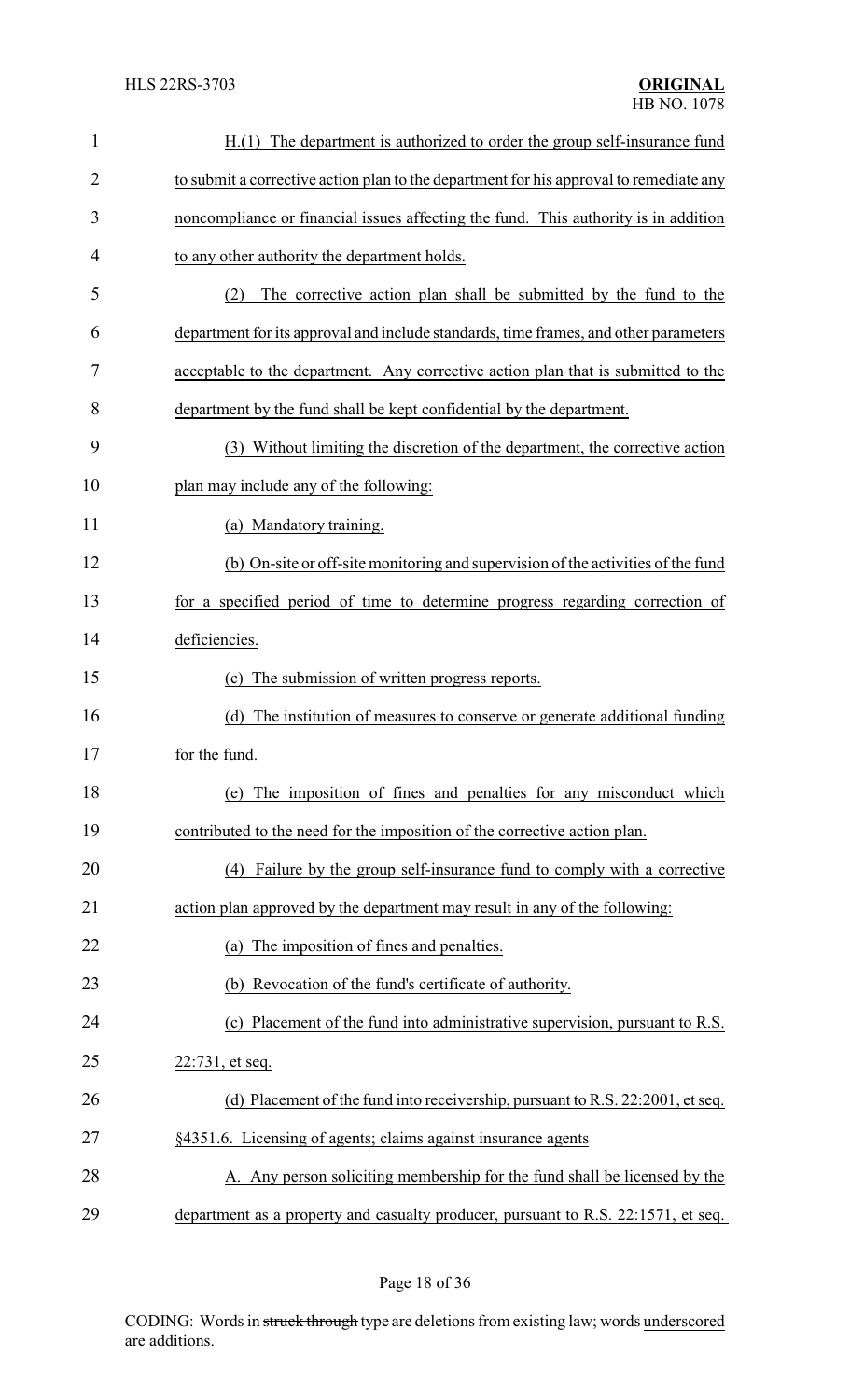| $\mathbf{1}$   | No employee of a bona fide trade or professional association which has established         |
|----------------|--------------------------------------------------------------------------------------------|
| $\overline{2}$ | the fund or employee of the fund shall be required to be licensed if the solicitation      |
| 3              | of membership for the fund is not the primary duty of the employee.                        |
| 4              | B. No action shall lie against an insurance producer or other person involved              |
| 5              | in the marketing, selling, or solicitation of participation in the fund authorized by this |
| 6              | Part for any claims arising out of the insolvency of the fund or the inability of the      |
| 7              | fund to pay claims as the claims become due unless and until any claimant shall have       |
| 8              | first exhausted all remedies available to him against the members of the fund as           |
| 9              | provided by this Part.                                                                     |
| 10             | §4351.7. Rates; filing; review of rate determination                                       |
| 11             | The fund shall file rates on an actuarially justified basis with the<br>А.                 |
| 12             | department and may use the rates ninety days after filing, unless the department           |
| 13             | disapproves the use of rates within the ninety-day period.                                 |
| 14             | B. The fund shall provide a reasonable procedure for any member aggrieved                  |
| 15             | by the fund to request in written form a review of the application of the rating system    |
| 16             | for the coverage afforded by the fund. The fund shall have thirty days from receipt        |
| 17             | to grant or deny the request in written form. If the fund rejects the request or fails     |
| 18             | to grant or reject the request within the thirty-day period, the member may, within        |
| 19             | thirty days of the expiration of the thirty-day period, appeal to the division of          |
| 20             | administrative law for a hearing in accordance with the provisions of the                  |
| 21             | Administrative Procedure Act. After the hearing, the administrative law judge may          |
| 22             | affirm, modify, or reverse the action taken by the fund.                                   |
| 23             | §4351.8. Consecutive net losses                                                            |
| 24             | If the fund has three years of consecutive net losses on the audited financial             |
| 25             | statements of the fund, or two years of consecutive net losses on the audited financial    |
| 26             | statements of the fund in excess of five hundred thousand dollars or five percent of       |
| 27             | the premium of the latest audited financial statement, whichever is greater, an            |
| 28             | authorized representative of the fund shall:                                               |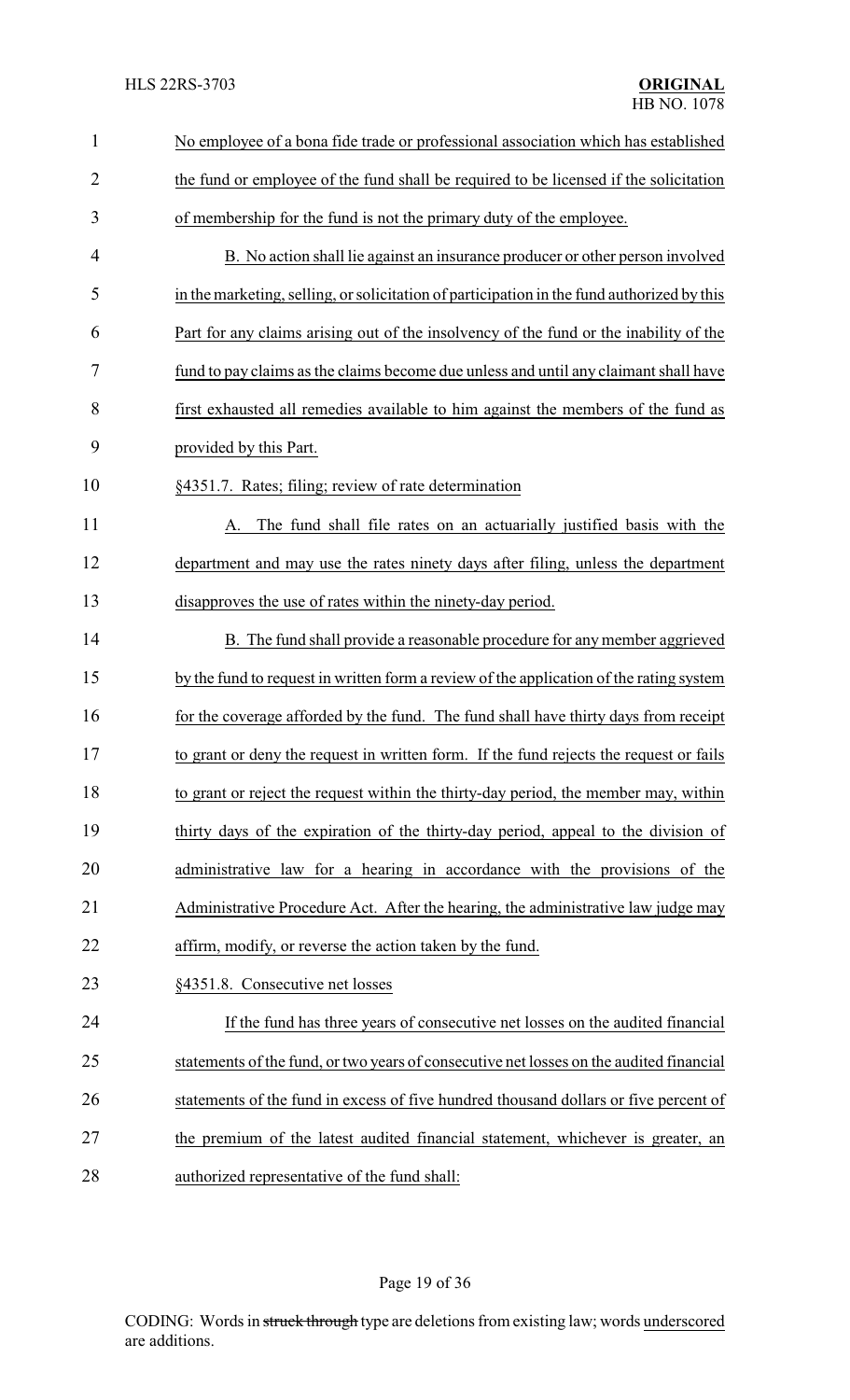| $\mathbf{1}$   | (1) Attend a meeting with the department, the administrator of the fund, any              |
|----------------|-------------------------------------------------------------------------------------------|
| $\overline{2}$ | third-party administrator contracted or performing services for the fund, and the         |
| 3              | fund's board of trustees to discuss the financial condition of the fund and to advise     |
| 4              | the department of the course of action the fund will take to obtain net incomes on        |
| 5              | subsequent audited financial statements.                                                  |
| 6              | (2) File with the department a written and signed plan from the fund's board              |
| 7              | of trustees describing the actions the fund will take to generate net incomes on          |
| 8              | subsequent audited financial statements.                                                  |
| 9              | (3) Obtain an actuarial rate analysis, if an actuarial rate analysis was not              |
| 10             | performed for the previous fund year.                                                     |
| 11             | §4351.9. Insolvencies                                                                     |
| 12             | A. In the event the fund is insolvent, then in addition to any other provision            |
| 13             | of law or rule, the department shall require that the fund files a plan in writing within |
| 14             | sixty days from the date that the fund becomes aware of the insolvency and the plan       |
| 15             | shall be signed by the board of trustees. For the purpose of determining insolvency,      |
| 16             | assets will not include intangible property, such as patents, trade names, or goodwill.   |
| 17             | The plan submitted by the fund to eliminate the insolvency shall set forth in detail      |
| 18             | the means by which the fund intends to eliminate the insolvency, and may include          |
| 19             | an assessment of the members of the fund. The fund shall also include the timetable       |
| 20             | for the implementation of the plan and requirements for reporting to the department.      |
| 21             | The department shall review the plan submitted by the fund and notify the fund of         |
| 22             | the plan's approval or disapproval within thirty days of the department's receipt of      |
| 23             | the plan.                                                                                 |
| 24             | B. Upon determination by the department that a plan submitted by the fund                 |
| 25             | is disapproved or that the fund is not implementing a plan in accordance with the         |
| 26             | terms of the plan, it shall notify the fund in writing of the determination.              |
| 27             | C. If the fund fails to file a plan to eliminate an insolvency as called for              |
| 28             | pursuant to this Section, or if the department notifies the fund that the plan has been   |
| 29             | disapproved or that the fund is not implementing the plan according to the plan, the      |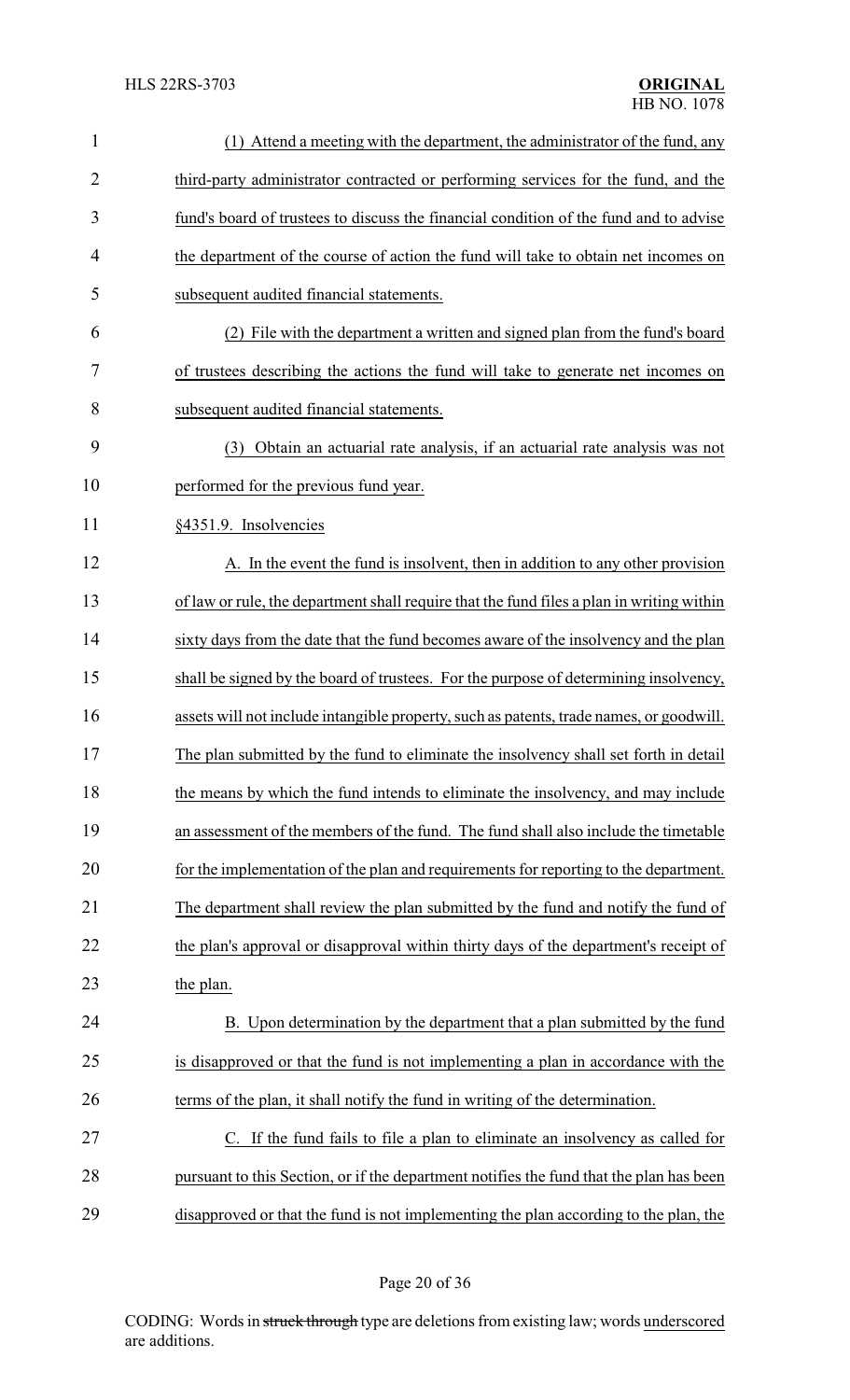| $\mathbf{1}$   | department shall have the following powers and authority in addition to any other      |
|----------------|----------------------------------------------------------------------------------------|
| $\overline{2}$ | powers and authority granted under law:                                                |
| 3              | (1) To order the fund to immediately levy an assessment upon its members               |
| 4              | in an amount sufficient to eliminate the insolvency.                                   |
| 5              | (2) To levy an assessment, in the name of the fund, upon the members of the            |
| 6              | fund sufficient to eliminate the insolvency if the fund fails or refuses to levy the   |
| 7              | assessment.                                                                            |
| 8              | $D(1)$ In addition to any other powers of the department, in the event that the        |
| 9              | group self-insurance fund is insolvent, operating in a hazardous financial condition,  |
| 10             | or operating in violation of the requirements of this Part, the department is hereby   |
| 11             | expressly authorized to institute delinquency proceedings against the fund, including  |
| 12             | entering an order for injunctive relief or placing the fund into administrative        |
| 13             | supervision, pursuant to R.S. 22:731, et seq. or into receivership, pursuant to R.S.   |
| 14             | 22:2001, et seq.                                                                       |
| 15             | $(2)(a)$ The Nineteenth Judicial District Court shall have exclusive jurisdiction      |
| 16             | to hear any delinquency proceeding instituted by the department for the failure of the |
| 17             | fund to comply with the approved corrective action plan                                |
| 18             | (b) The court may issue an injunction to restrain the fund and its officers,           |
| 19             | agents, directors, or employees from transacting any insurance business or disposing   |
| 20             | of property until further action by the court. The court may issue any other           |
| 21             | injunction as it deems necessary to prevent interference with the proceedings or with  |
| 22             | the ability of the department to conduct business, as well as any injunction sought    |
| 23             | to protect any assets that are in the control of the department.                       |
| 24             | (3) The department shall promulgate rules and regulations in accordance                |
| 25             | with the Administrative Procedure Act providing for the grounds, conduct, and          |
| 26             | procedures applicable to the delinquency proceedings.                                  |
| 27             | The distribution of general assets from the estate of the fund shall be<br>Е.          |
| 28             | prioritized as follows:                                                                |
| 29             | (1) The department's costs and expenses of administration.                             |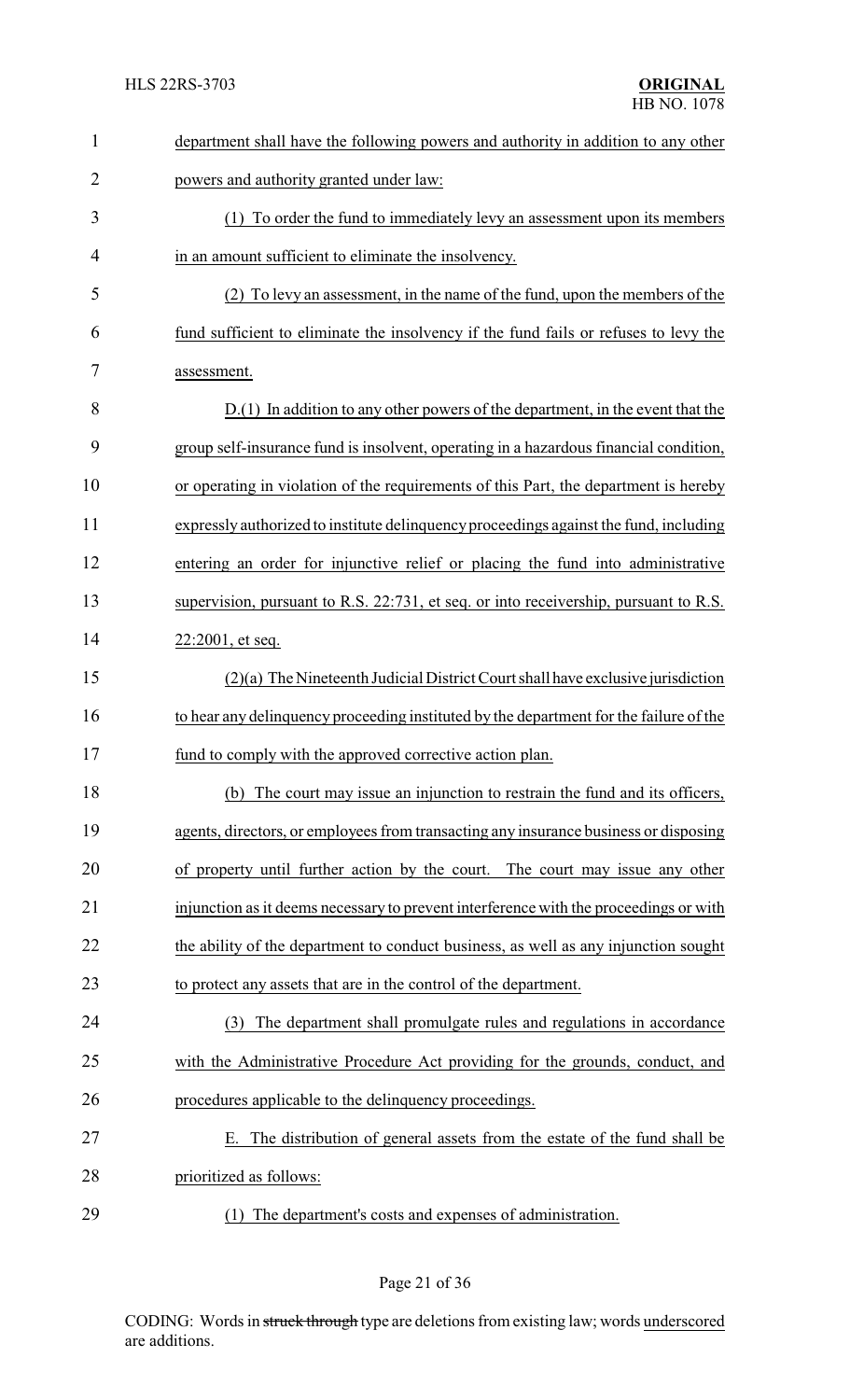| $\mathbf{1}$   | (2) Payment of claims to third-parties and insureds arising out of and within           |
|----------------|-----------------------------------------------------------------------------------------|
| $\overline{2}$ | the coverage of agreements or evidences of coverage issued by the fund, up to the       |
| 3              | policy limits.                                                                          |
| 4              | (3) Payment of claims by the federal government other than those claims                 |
| 5              | otherwise prioritized within this Subsection.                                           |
| 6              | (4) Payment of compensation owed to employees of the fund shall be paid                 |
| 7              | in accordance with the applicable provisions of administrative supervision, pursuant    |
| 8              | to R.S. 22:731, et seq. or receivership, pursuant to R.S. 22:2001, et seq.              |
| 9              | (5) Payment of claims for unearned premiums or other premium refunds and                |
| 10             | claims of general creditors, including claims of any ceding and assuming company        |
| 11             | in their capacity as such.                                                              |
| 12             | (6) Payment of all other claims.                                                        |
| 13             | §4351.10. Examination                                                                   |
| 14             | A. The department shall make an examination, at least once every five years,            |
| 15             | of the group self-insurance fund established pursuant to this Part doing business in    |
| 16             | this state, and at any other time when in the opinion of the department it is necessary |
| 17             | for such an examination to be made.                                                     |
| 18             | Upon determining that an examination should be conducted, the<br><b>B.</b>              |
| 19             | department shall appoint one or more examiners to perform the examination and           |
| 20             | instruct them as to the scope of the examination. In conducting the examination, the    |
| 21             | examiner or examiners shall observe those guidelines and procedures that the            |
| 22             | department deems appropriate.                                                           |
| 23             | C. Nothing contained in this Part shall be construed to limit the department's          |
| 24             | authority to use any final or preliminary examination report, any examiner or fund      |
| 25             | work papers or other documents, or any other information discovered or developed        |
| 26             | during the course of any examination in the furtherance of any legal or regulatory      |
| 27             | action which the department may, in his sole discretion, considers appropriate.         |
| 28             | D. Nothing contained in this Part shall be construed to limit the authority of          |
| 29             | the department to terminate or suspend any examination in order to pursue other         |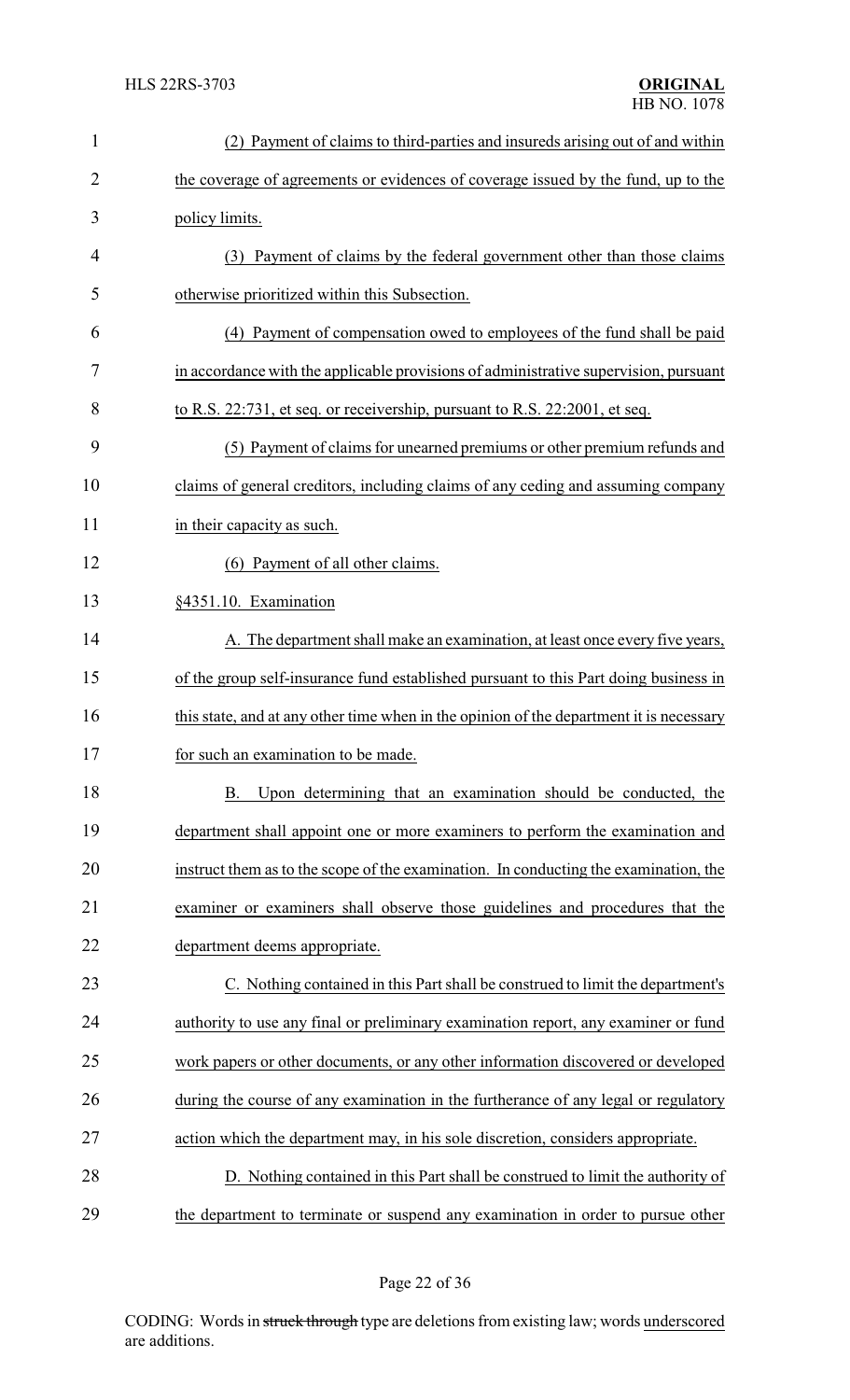| $\mathbf{1}$   | legal or regulatory action pursuant to the applicable laws of this state. Findings of  |
|----------------|----------------------------------------------------------------------------------------|
| $\overline{2}$ | fact and conclusions made pursuant to any examination shall be prima facie evidence    |
| 3              | in any legal or regulatory action.                                                     |
| 4              | E. In conducting the examination pursuant to this Section, the department              |
| 5              | shall examine the affairs, transactions, accounts, records, documents, and assets of   |
| 6              | the authorized group self-insurance fund. For the purpose of ascertaining its          |
| 7              | condition or compliance with this Part, the department may, as often as he deems       |
| 8              | advisable, examine the accounts, records, documents and transactions of all of the     |
| 9              | following:                                                                             |
| 10             | (1) Any insurance agent, solicitor or broker, but only insofar as the accounts,        |
| 11             | records, documents and transactions relate to group self-insurance funds.              |
| 12             | Any person having a contract under which he enjoys, in fact, the<br>(2)                |
| 13             | exclusive or dominant right to manage or control the group self-insurance fund.        |
| 14             | F. The group self-insurance fund being examined, and its officers, trustees,           |
| 15             | employees, administrators and representatives, shall produce and make freely           |
| 16             | accessible to the department the accounts, records, documents, and files in its        |
| 17             | possession or control relating to the subject of the examination, and shall otherwise  |
| 18             | facilitate the examination.                                                            |
| 19             | The department may take depositions, subpoena witnesses or<br>G.                       |
| 20             | documentary evidence, administer oaths, and examine under oath any individual          |
| 21             | relative to the affairs of the group self-insurance fund being examined. Any person    |
| 22             | who testifies falsely or makes any false affidavit during the course of such an        |
| 23             | examination shall be guilty of perjury.                                                |
| 24             | H. Whenever the department makes an examination or investigation pursuant              |
| 25             | to this Part, all expenses incurred by the department in conducting the examination    |
| 26             | or investigation, including the expenses and fees of examiners, auditors, accountants, |
| 27             | actuaries, attorneys, or clerical or other assistants who are employed by the          |
| 28             | commissioner to make the examination, shall be paid by the group self-insurance        |
| 29             | fund.                                                                                  |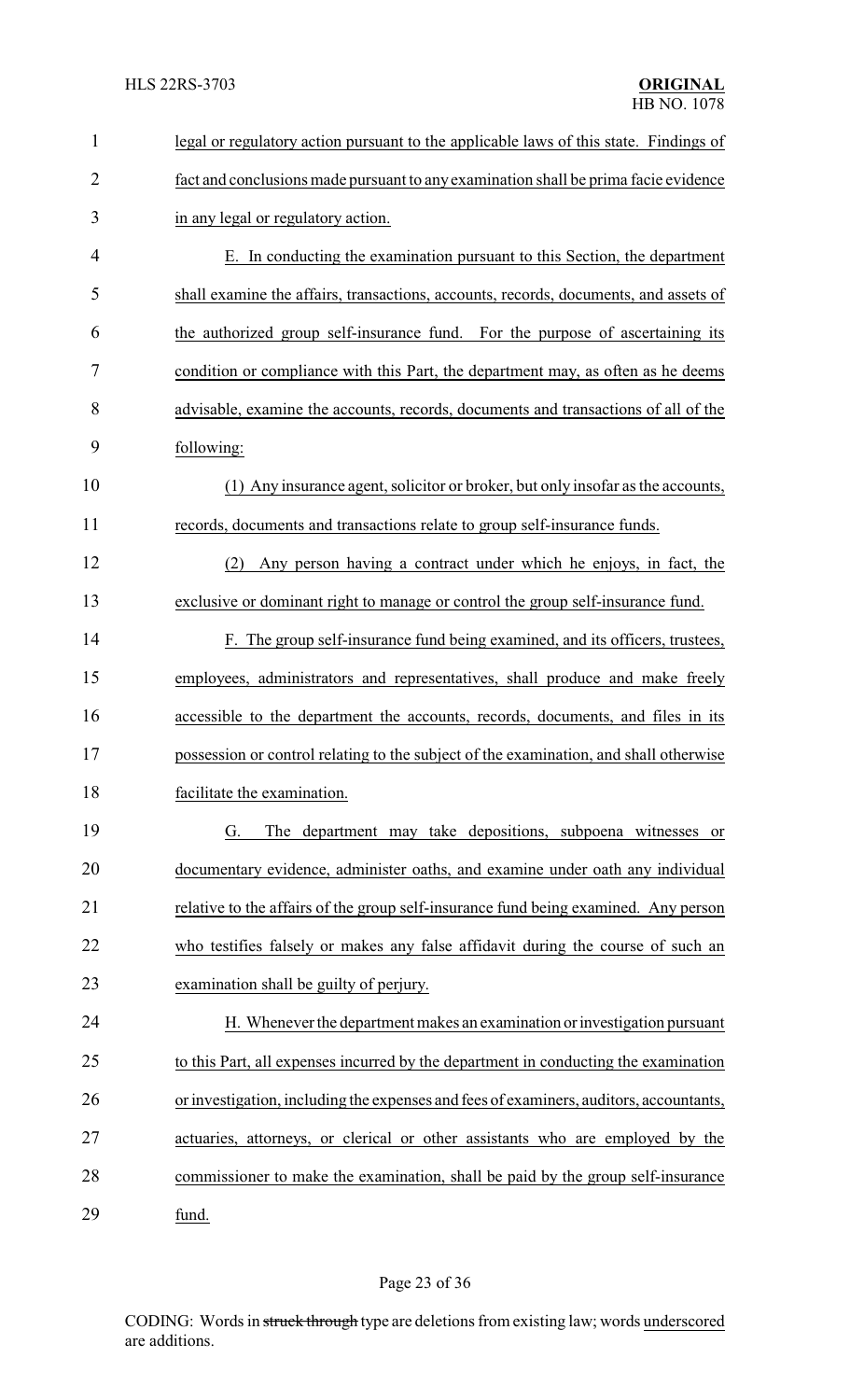| $\mathbf{1}$   | I. The department may recover all expenses incurred from the examination                  |
|----------------|-------------------------------------------------------------------------------------------|
| $\overline{2}$ | or investigation of any person or entity acting as an administrator or third-party        |
| 3              | administrator in this state for the group self-insurance fund.                            |
| 4              | J. The department shall employ the examiners, auditors, accountants,                      |
| 5              | actuaries, attorneys, and clerical or other assistants as are necessary to conduct the    |
| 6              | examination and to compile and prepare a report thereon, and the compensation for         |
| 7              | such examination shall be fixed according to the time actually devoted to the work,       |
| 8              | including conducting the examination and compiling the report thereon, as required        |
| 9              | by law. The compensation shall be reasonable and commensurate with the value of           |
| 10             | the services performed.                                                                   |
| 11             | K. Upon completion of the examination of the group self-insurance fund or                 |
| 12             | at stated periods during an examination, the department shall forward to the group        |
| 13             | self-insurance fund a statement showing the amount of expenses incurred in the            |
| 14             | examination to the date of the statement. Upon receipt, the group self-insurance fund     |
| 15             | shall pay the amount of expenses to the department.                                       |
| 16             | L. If the group self-insurance fund considers the amount of expenses billed               |
| 17             | to it unreasonable or contrary to the provisions of this Part, it may within fifteen days |
| 18             | after the receipt of the billing file a rule to show cause in a court of competent        |
| 19             | jurisdiction upon the department as to the reasonableness and legality under this Part    |
| 20             | of the amount of expenses billed to it by the department, and the rule shall be tried     |
| 21             | by preference, and upon appeal, shall be given preference in the appellate court, as      |
| 22             | provided by the laws of this state for other state cases.                                 |
| 23             | M. If the group self-insurance fund fails or refuses to pay the expenses of               |
| 24             | examination as billed by the department after fifteen days from the receipt of the        |
| 25             | billing or after final judgment of the court where a rule has been filed as provided in   |
| 26             | this Part, then the department may suspend or revoke the certificate of authority of      |
| 27             | such group self-insurance fund to do business in this state until the full amount of the  |
| 28             | bill is paid.                                                                             |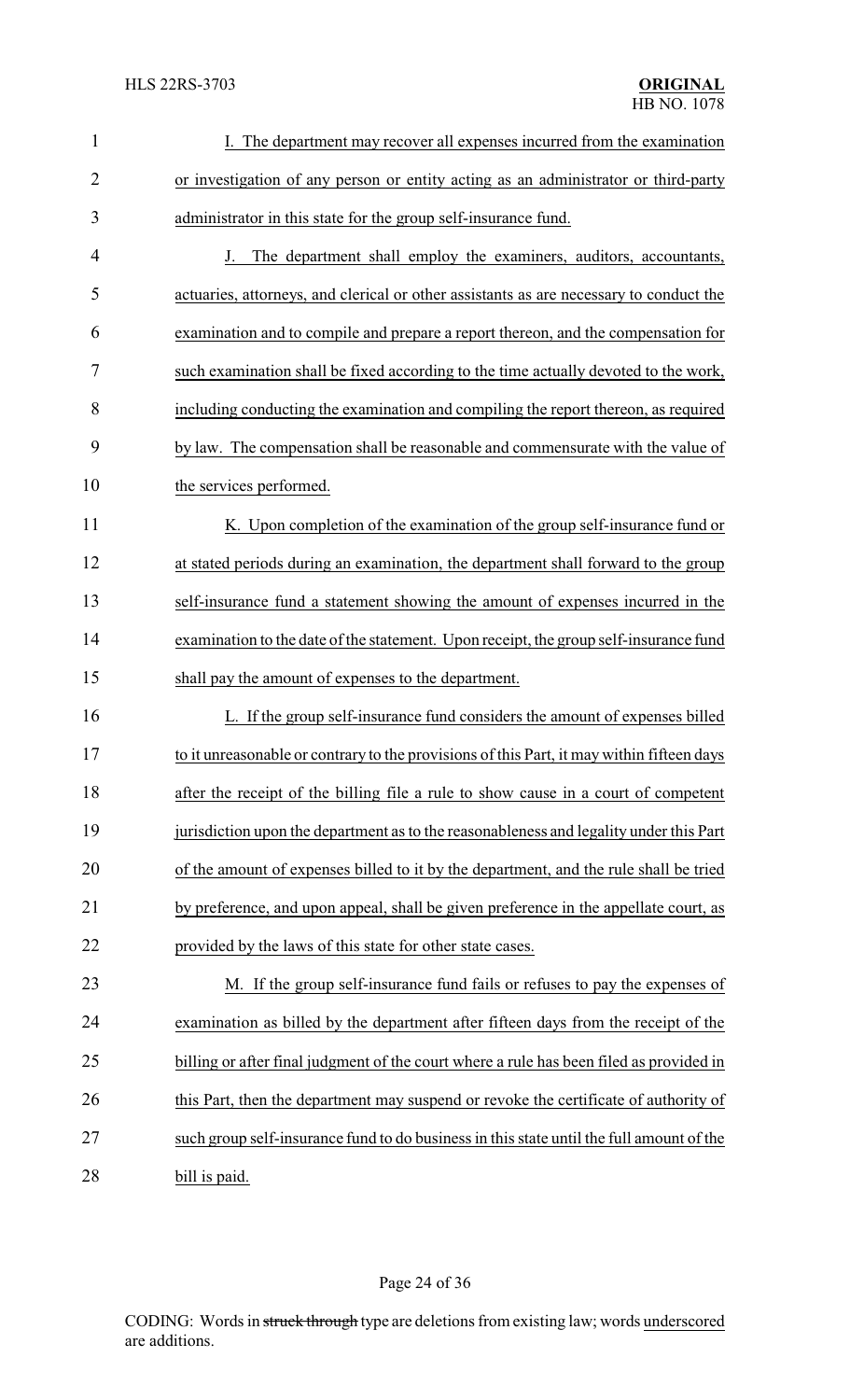| $\mathbf{1}$   | §4351.11. Examination reports                                                           |  |  |
|----------------|-----------------------------------------------------------------------------------------|--|--|
| $\overline{2}$ | A. All examination reports shall be comprised only of facts appearing upon              |  |  |
| 3              | the books, records, or other documents of the group self-insurance fund or as           |  |  |
| $\overline{4}$ | ascertained from the testimony of its officers or agents or other persons examined      |  |  |
| 5              | concerning its affairs, and any conclusions and recommendations the examiners find      |  |  |
| 6              | reasonably warranted from the facts. The department shall keep confidential all         |  |  |
| 7              | documents and records associated with the provision of this Section.                    |  |  |
| 8              | B. Not later than sixty days following completion of the examination, the               |  |  |
| 9              | examiner in charge shall file with the department a verified written report of          |  |  |
| 10             | examination under oath. Upon receipt of the verified report, the department shall       |  |  |
| 11             | transmit the report to the fund examined, together with a notice which shall afford     |  |  |
| 12             | the fund examined a reasonable opportunity, of not more than thirty days, to make       |  |  |
| 13             | a written submission or rebuttal with respect to any matters contained in the           |  |  |
| 14             | examination report.                                                                     |  |  |
| 15             | Within thirty days of the end of the period allowed for the receipt of                  |  |  |
| 16             | written submissions or rebuttals, the department shall fully consider and review the    |  |  |
| 17             | report, together with any written submissions or rebuttals and any relevant portions    |  |  |
| 18             | of the examiner's work papers, and enter an order for one of the following:             |  |  |
| 19             | (1) Adoption of the examination report as filed, or with modifications or               |  |  |
| 20             | corrections. If the examination report reveals that the group self-insurance fund is    |  |  |
| 21             | operating in violation of any law, rule, regulation, or prior order or directive of the |  |  |
| 22             | department, the department may order the fund to take any action the department         |  |  |
| 23             | determines is necessary and appropriate to cure the violation.                          |  |  |
| 24             | (2) Rejection of the examination report with direction to the examiners to              |  |  |
| 25             | reopen the examination for purposes of obtaining additional documentation, data,        |  |  |
| 26             | information, and testimony.                                                             |  |  |
| 27             | D. Within thirty days of rejection by the department of an examination report           |  |  |
| 28             | in accordance with Paragraph $(C)(2)$ of this Section, unless the department extends    |  |  |
| 29             | the time for reasonable cause, the examiner in charge shall refile with the department  |  |  |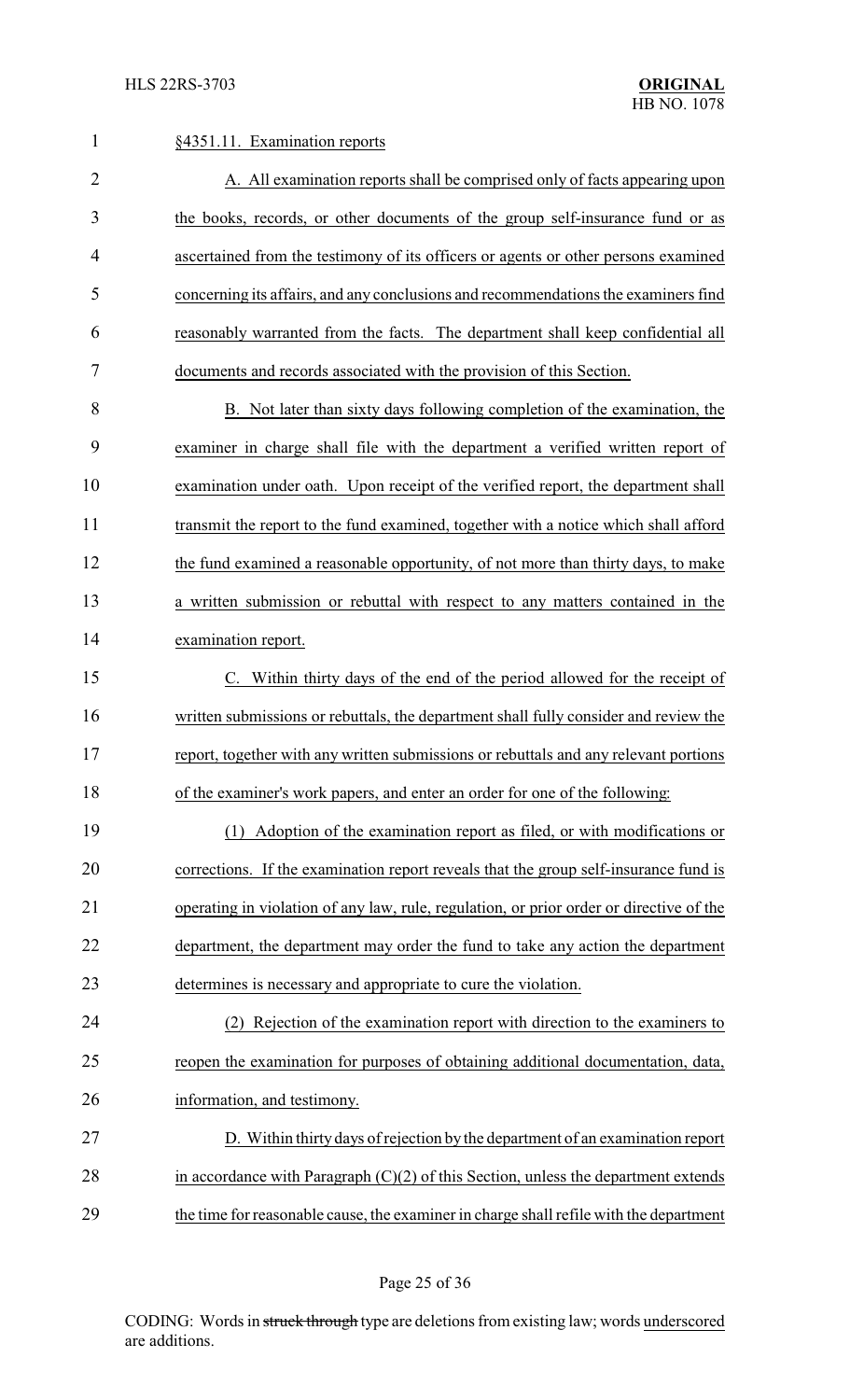| $\mathbf{1}$   | a verified written report of examination, as may be modified or corrected, under oath.   |  |
|----------------|------------------------------------------------------------------------------------------|--|
| $\overline{2}$ | Upon receipt of the refiled verified report, the department shall transmit the refiled   |  |
| 3              | report to the fund examined, together with a notice similar to the notice provided for   |  |
| $\overline{4}$ | in Subsection B of this Section, except that the notice shall indicate that the report   |  |
| 5              | is a refiled report.                                                                     |  |
| 6              | E. Within thirty days of the end of the period allowed for the receipt of                |  |
| 7              | written submissions or rebuttals, as provided for in Subsections B and D of this         |  |
| 8              | Section, the department shall fully consider and review the refiled report, together     |  |
| 9              | with any written submissions or rebuttals and any relevant portions of the work          |  |
| 10             | papers of the examiner, and enter an order for one of the following:                     |  |
| 11             | (1) Adoption of the examination report as refiled or with modification or                |  |
| 12             | corrections. If the refiled examination report reveals that the group self-insurance     |  |
| 13             | fund is operating in violation of any law, rule, regulation, or prior order or directive |  |
| 14             | of the department, the department may order the fund to take any action the              |  |
| 15             | department considers necessary and appropriate to cure the violation.                    |  |
| 16             | (2) Rejection of the examination report and referral of the matter for hearing           |  |
| 17             | before an administrative law judge within the division of administrative law in          |  |
| 18             | accordance with the provisions of the Administrative Procedure Act, for purposes of      |  |
| 19             | obtaining additional documentation, data, information, and testimony.                    |  |
| 20             | F. All orders entered pursuant to Paragraph $(C)(1)$ or $(E)(1)$ of this Section         |  |
| 21             | shall be accompanied by findings and conclusions resulting from consideration by         |  |
| 22             | the department and review of the examination report, relevant examiner work papers,      |  |
| 23             | and any written submissions or rebuttals. Any order shall be served upon the fund        |  |
| 24             | by certified mail, together with a copy of the adopted examination report. Within        |  |
| 25             | thirty days of the issuance of the adopted report, the trustees of the group self-       |  |
| 26             | insurance fund shall state, under oath, that they have received a copy of the adopted    |  |
| 27             | report and related orders.                                                               |  |
| 28             | G. Within thirty days of receiving notification of the department's order                |  |
| 29             | pursuant to Subsection F of this Section, the fund may make written demand for an        |  |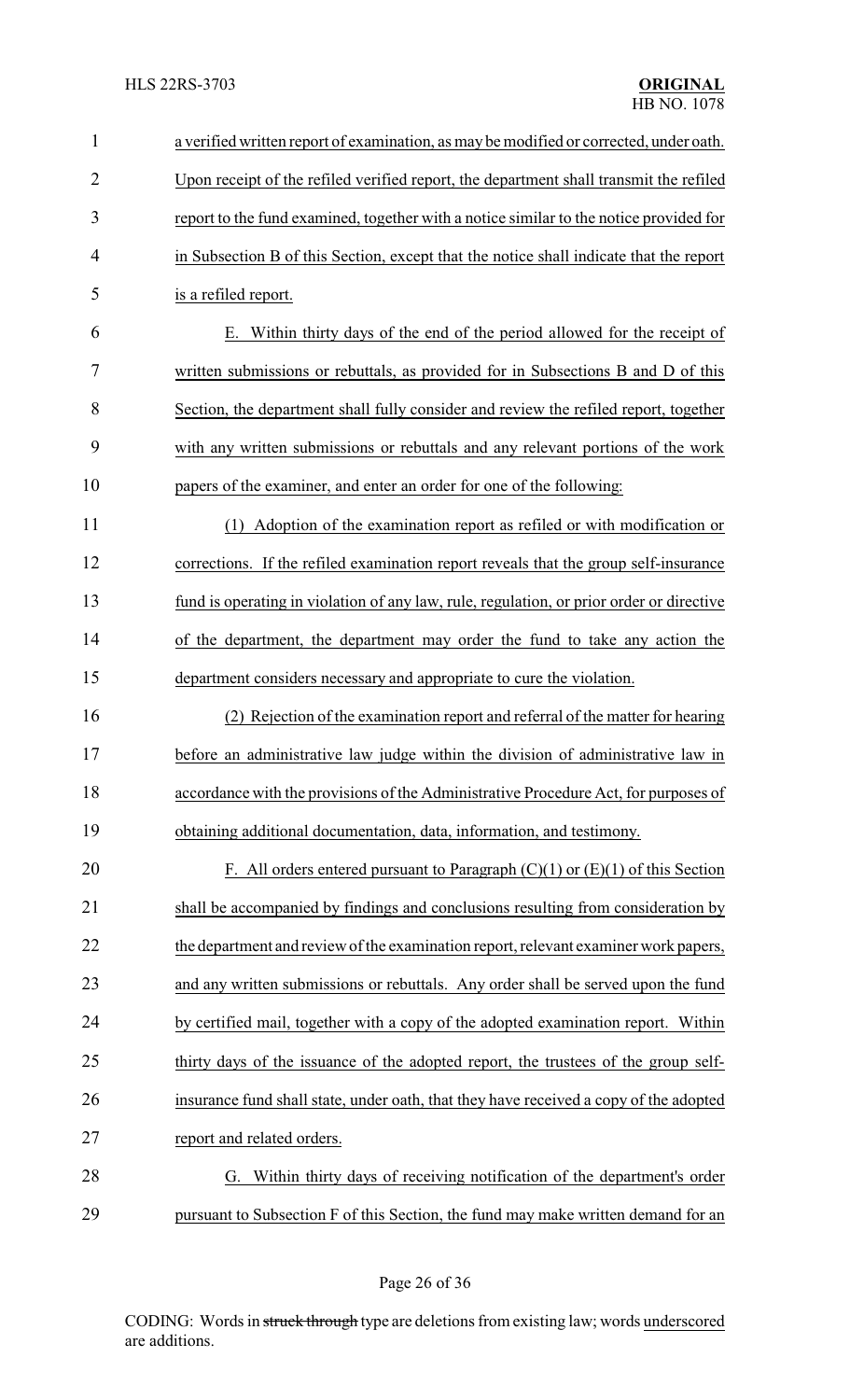| $\mathbf{1}$   | administrative law hearing in accordance with the provisions of the Administrative      |  |  |
|----------------|-----------------------------------------------------------------------------------------|--|--|
| $\overline{2}$ | Procedure Act.                                                                          |  |  |
| 3              | H.(1) The hearing provided for under Subsection G of this Section shall be              |  |  |
| 4              | conducted as required by the Administrative Procedure Act. At the conclusion of the     |  |  |
| 5              | hearing, the administrative law judge shall enter an order adopting the examination     |  |  |
| 6              | report as filed, or subsequently filed again with modifications or corrections, and     |  |  |
| 7              | may order the fund to take any action that the department considers necessary and       |  |  |
| 8              | appropriate to cure any violation of any law, regulation, or prior order or directive   |  |  |
| 9              | of the department.                                                                      |  |  |
| 10             | The division of administrative law shall issue the order within thirty days             |  |  |
| 11             | after the conclusion of the hearing and shall give a copy of the order to each person   |  |  |
| 12             | to whom notice of the hearing was given or required to be given.                        |  |  |
| 13             | I.(1) Upon the adoption of the examination report under Paragraph $(C)(1)$ or           |  |  |
| 14             | $(E)(1)$ or Subsection H of this Section, the department shall continue to hold the     |  |  |
| 15             | content of the examination report as private and confidential information for a period  |  |  |
| 16             | not to exceed thirty consecutive days, unless the provisions of R.S. 3:4351.10(C) and   |  |  |
| 17             | Subsection B of this Section apply. Thereafter, the department may open the report      |  |  |
| 18             | for public inspection provided no court of competent jurisdiction has stayed its        |  |  |
| 19             | publication.                                                                            |  |  |
| 20             | Notwithstanding any provision of law to the contrary, nothing shall<br>(2)              |  |  |
| 21             | prevent, or be construed as prohibiting, the department from disclosing the content     |  |  |
| 22             | of an examination report, preliminary examination report or results, or any matter      |  |  |
| 23             | relating thereto, to the insurance department of this or any other state or country, or |  |  |
| 24             | to law enforcement officials of this or any other state or agency of the federal        |  |  |
| 25             | government at any time, provided the agency or office receiving the report or matters   |  |  |
| 26             | relating thereto agrees, in writing, to hold it confidential and in a manner consistent |  |  |
| 27             | with this Part.                                                                         |  |  |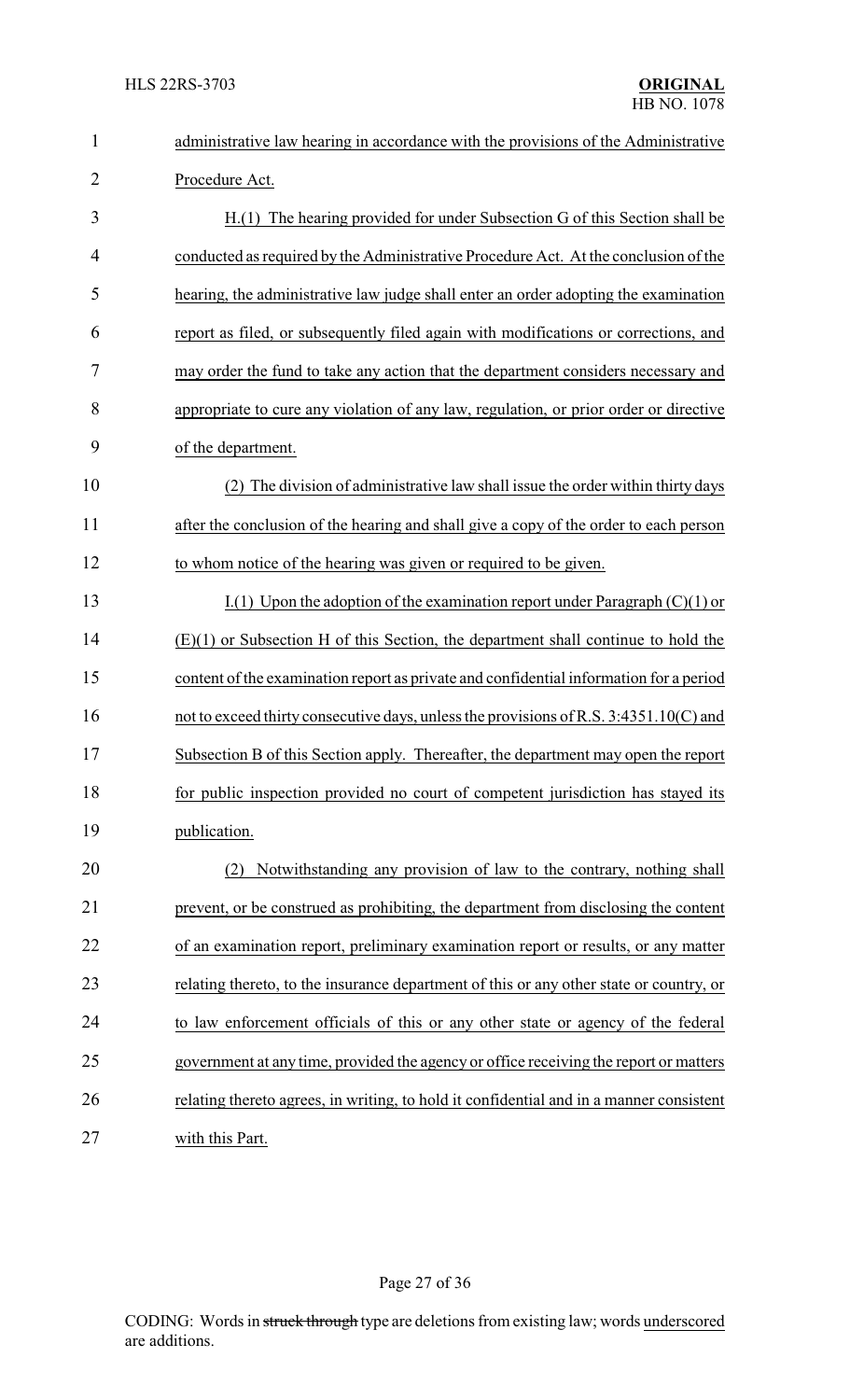| $\mathbf{1}$   | (3) If the department determines that regulatory action is appropriate as a              |  |  |
|----------------|------------------------------------------------------------------------------------------|--|--|
| $\overline{2}$ | result of any examination, he may initiate any proceedings or actions as provided by     |  |  |
| 3              | law.                                                                                     |  |  |
| 4              | J. All work papers, recorded information, and documents, as well as all                  |  |  |
| 5              | copies thereof produced by, obtained by, or disclosed to the department, or any other    |  |  |
| 6              | person, in the course of an examination made under this Part, or pursuant to the         |  |  |
| 7              | authority of the commissioner under this Part, shall be given confidential treatment     |  |  |
| 8              | and are not subject to subpoena and may not be made public by the department or          |  |  |
| 9              | any other person, unless the provisions of R.S. 3:4351.10(C) and Subsection I of this    |  |  |
| 10             | Section apply. The parties shall agree, in writing prior to receiving the information,   |  |  |
| 11             | to provide to it the same confidential treatment as required by this Section, unless the |  |  |
| 12             | prior written consent of the fund to which it pertains has been obtained.                |  |  |
| 13             | $K(1)$ No examiner may be appointed by the department if that examiner,                  |  |  |
| 14             | either directly or indirectly, has a conflict of interest or is affiliated with the      |  |  |
| 15             | management of or owns a pecuniary interest in any person or entity subject to            |  |  |
| 16             | examination under this Part.                                                             |  |  |
| 17             | (2) Notwithstanding the requirements of this Section, the department may                 |  |  |
| 18             | retain from time to time, on an individual basis, qualified actuaries, certified public  |  |  |
| 19             | accountants, or other similar individuals who are independently practicing their         |  |  |
| 20             | professions, even though those persons may from time to time be similarly employed       |  |  |
| 21             | or retained by persons subject to examination under this Part.                           |  |  |
| 22             | L.(1) No cause of action shall arise nor shall any liability be imposed against          |  |  |
| 23             | the department, the authorized representative of the department, or any examiner         |  |  |
| 24             | appointed by the department for any statement made or conduct performed in good          |  |  |
| 25             | faith while carrying out the provisions of this Part.                                    |  |  |
| 26             | (2) No cause of action shall arise, nor shall any liability be imposed, against          |  |  |
| 27             | any person for the act of communicating or delivering information or data to the         |  |  |
| 28             | department, or the authorized representative of the department, or an examiner,          |  |  |
| 29             | pursuant to an examination made under this Part, if that act of communication or         |  |  |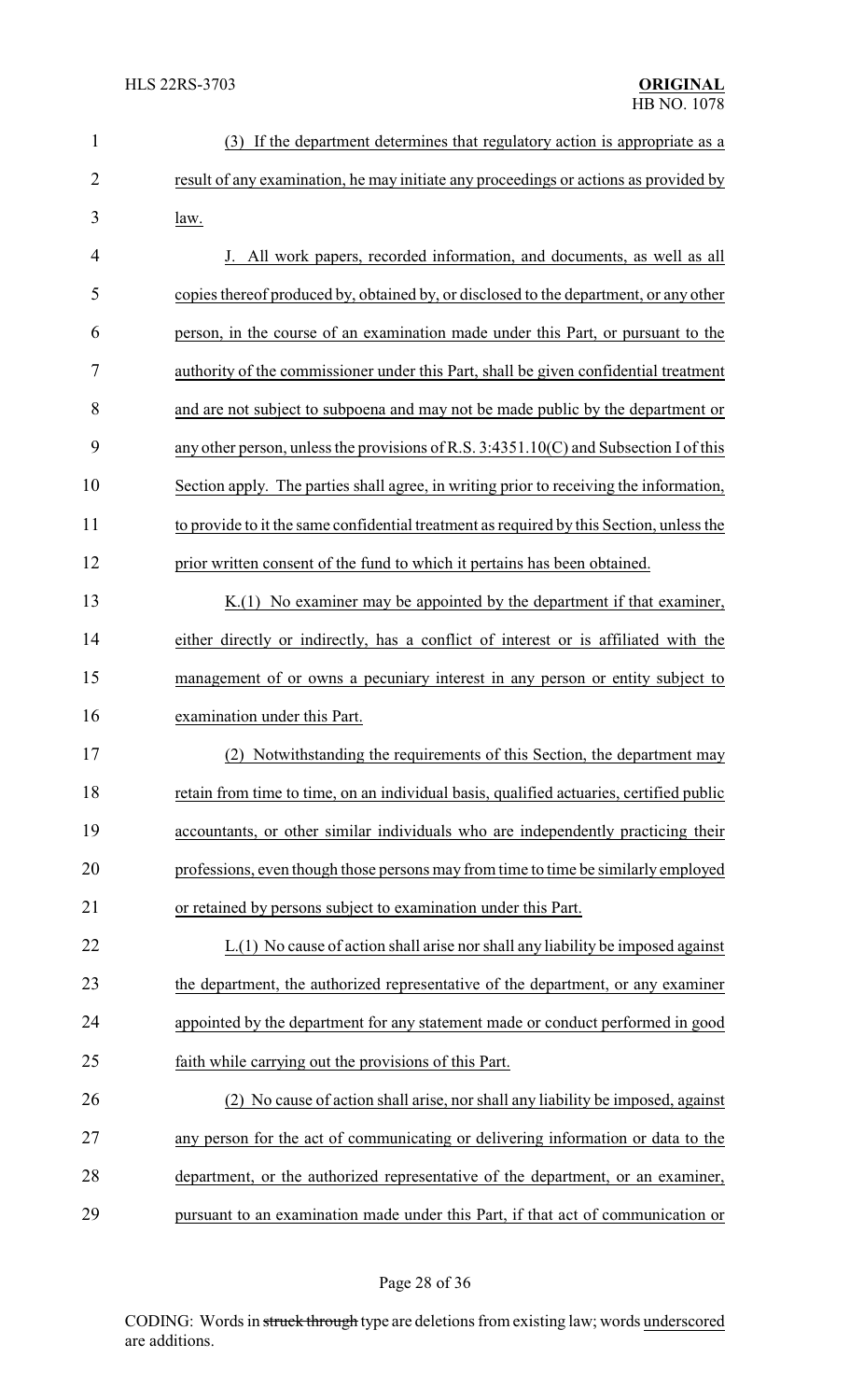| $\mathbf{1}$   | delivery was performed in good faith and without fraudulent intent or the intent to       |  |  |
|----------------|-------------------------------------------------------------------------------------------|--|--|
| $\overline{2}$ | deceive.                                                                                  |  |  |
| 3              | In addition to those examinations performed by the department<br>M(1)                     |  |  |
| 4              | pursuant to R.S. 3:4351.10, the department shall conduct financial reviews of the         |  |  |
| 5              | group self-insurance fund. The reviews shall include the audited financial statements     |  |  |
| 6              | of the group self-insurance fund rendered pursuant to generally acceptable                |  |  |
| $\tau$         | accounting principles, results of prior examinations and office reviews, management       |  |  |
| 8              | changes, consumer complaints, and any other relevant information as from time to          |  |  |
| 9              | time may be required by the department.                                                   |  |  |
| 10             | (2) Failure by the group self-insurance fund to supply information requested              |  |  |
| 11             | by the department during the course of a financial review shall subject the group self-   |  |  |
| 12             | insurance fund to revocation or suspension of its license or, in lieu thereof, a fine not |  |  |
| 13             | to exceed ten thousand dollars per occurrence.                                            |  |  |
| 14             | (3) All work papers, recorded information, and documents as well as all                   |  |  |
| 15             | copies thereof produced by, obtained by, or disclosed to the department, or any other     |  |  |
| 16             | person in the course of conducting a financial review shall be given confidential         |  |  |
| 17             | treatment and are not subject to subpoena and may not be made public by the               |  |  |
| 18             | department or any other person, except that any access may be granted to insurance        |  |  |
| 19             | departments of other states, international, federal or state law enforcement agencies     |  |  |
| 20             | or international, federal, or state regulatory agencies with statutory oversight over the |  |  |
| 21             | financial services industry, if the recipient agrees to maintain the confidentiality of   |  |  |
| 22             | those documents which are confidential under the laws of this state.                      |  |  |
| 23             | (4) In conducting financial reviews, the examiner or examiners shall observe              |  |  |
| 24             | those guidelines and procedures as the department may deem appropriate.                   |  |  |
| 25             | (5) Nothing contained in this Part shall be construed to limit the department's           |  |  |
| 26             | authority to use any final or preliminary analysis findings, any department or fund       |  |  |
| 27             | work papers or other documents, or any other information discovered or developed          |  |  |
| 28             | during the course of any analysis in the furtherance of any legal or regulatory action.   |  |  |

Page 29 of 36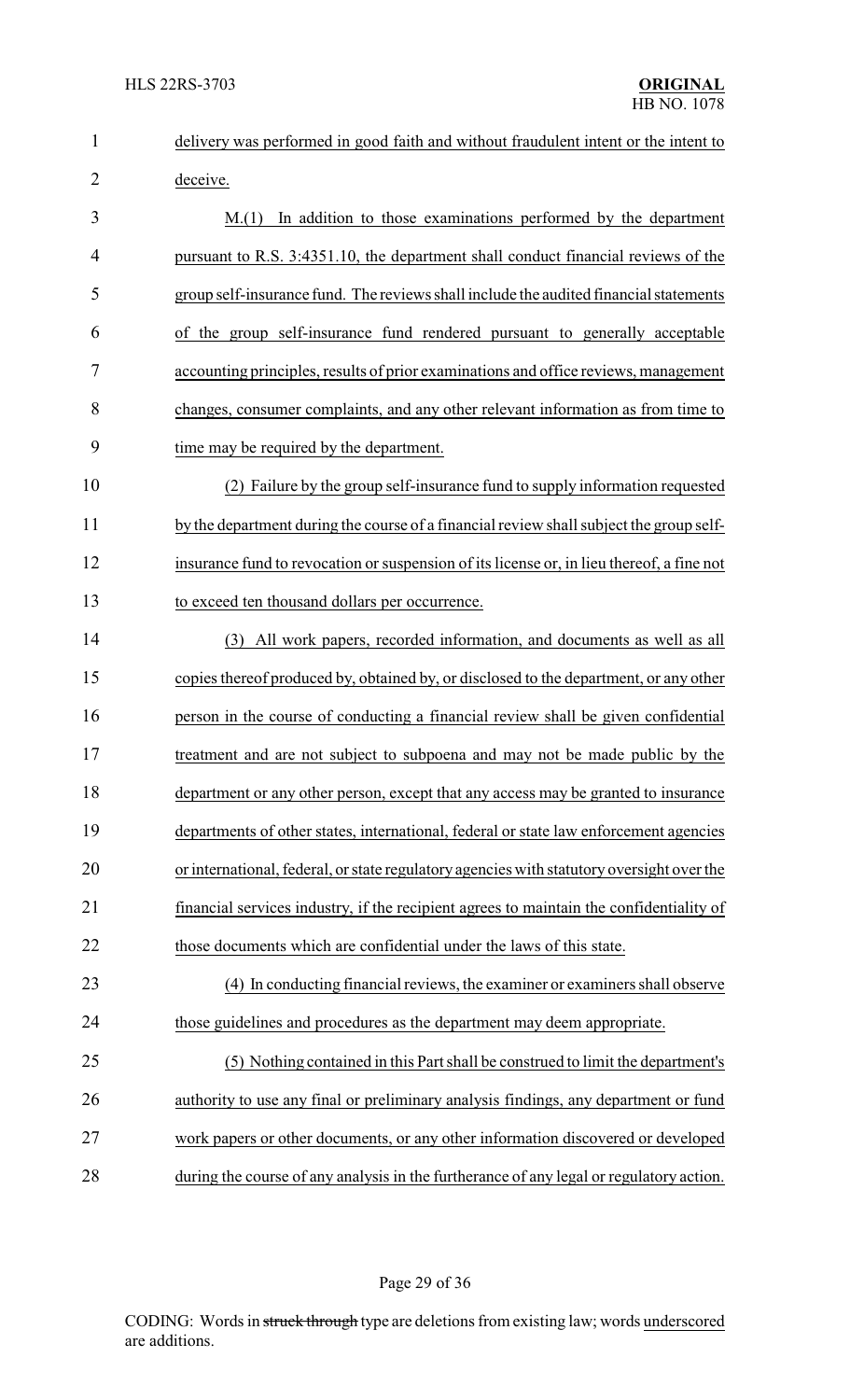| $\mathbf{1}$   | (6) The group self-insurance fund against whom a fine has been levied shall              |  |  |
|----------------|------------------------------------------------------------------------------------------|--|--|
| $\overline{2}$ | be given ten days notice of such action. Upon receipt of this notice, the aggrieved      |  |  |
| 3              | party may apply for and shall be entitled to an administrative hearing pursuant to the   |  |  |
| 4              | Administrative Procedure Act.                                                            |  |  |
| 5              | Nothing in this Section shall prohibit the legislative auditor from<br>N.                |  |  |
| 6              | reviewing records and conducting an audit in accordance with R.S. 24:513.                |  |  |
| 7              | §4351.12. Authorization of the Department of Insurance to employ investigators           |  |  |
| 8              | The department shall have authority to employ investigators to investigate               |  |  |
| 9              | complaints received against the group self-insurance fund authorized to do business      |  |  |
| 10             | in this state and against any unauthorized group self-insurance fund that is reported    |  |  |
| 11             | to be operating in this state.                                                           |  |  |
| 12             | §4351.13. Disclosure                                                                     |  |  |
| 13             | A. It shall be unlawful for any person who is an officer, trustee, employee,             |  |  |
| 14             | administrator, agent, or representative of the group self-insurance fund, as well as     |  |  |
| 15             | any person, partnership, corporation, banking corporation, or any other legal entity     |  |  |
| 16             | which performs any service for the group self-insurance fund, or prepares any report,    |  |  |
| 17             | audit, financial statement or report for, or makes any representation on behalf of, for, |  |  |
| 18             | or with regard to the group self-insurance fund, in connection with any investigation,   |  |  |
| 19             | or examination authorized by this Part, to act with the specific intent to do any of the |  |  |
| 20             | following:                                                                               |  |  |
| 21             | Represent falsely, directly or indirectly, to the department or any<br>(1)               |  |  |
| 22             | employee, trustee or administrator thereof, that an asset of such group self-insurance   |  |  |
| 23             | fund is unencumbered, or to misrepresent any other material fact pertaining to the       |  |  |
| 24             | status of any asset or liability of the group self-insurance fund.                       |  |  |
| 25             | (2) Materially misrepresent to the department, or any employee, trustee, or              |  |  |
| 26             | administrator of the department, the value of any asset or the amount of any liability   |  |  |
| 27             | of the group self-insurance fund, or any affiliate, subsidiary, or holding fund          |  |  |
| 28             | associated therewith, provided that with regard to a material misrepresentation of the   |  |  |
| 29             | value of any asset or liability, any deviation from the actual value of such assets or   |  |  |

# Page 30 of 36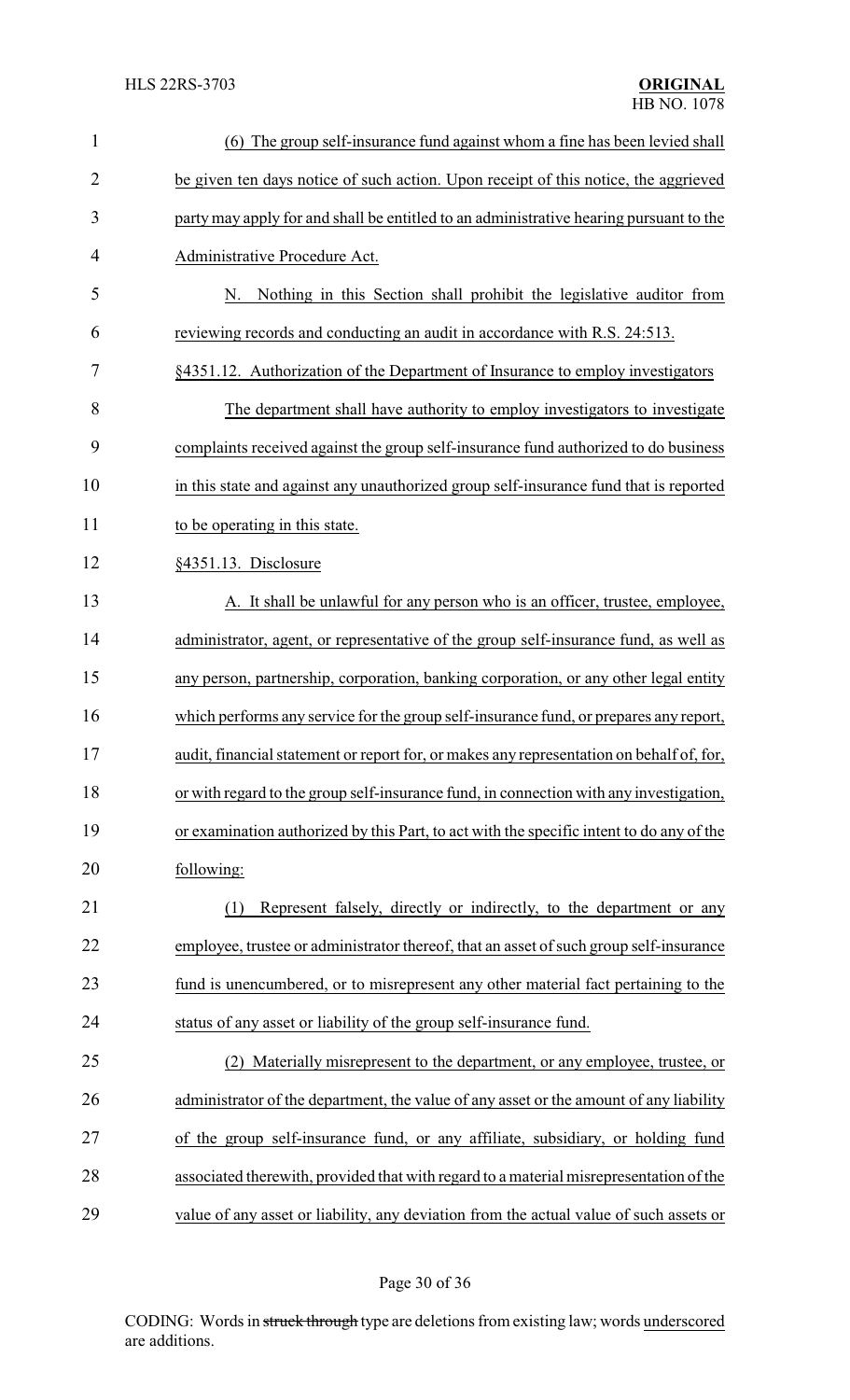| $\mathbf{1}$   | liability which results from utilization of and compliance with generally accepted     |  |
|----------------|----------------------------------------------------------------------------------------|--|
| $\overline{2}$ | insurance accounting and reporting procedures shall not be deemed a violation of this  |  |
| 3              | Section.                                                                               |  |
| 4              | (3) Fail to disclose to the department the existence of any liability of the           |  |
| 5              | group self-insurance fund, or affiliate, subsidiary, or holding company associated     |  |
| 6              | therewith when such disclosure is properly requested or required in writing by an      |  |
| 7              | examiner or administrator of the department.                                           |  |
| 8              | (4) Materially misrepresent, withhold, deny access to, or otherwise preclude           |  |
| 9              | the obtainment of any information properly requested in writing and in accordance      |  |
| 10             | with provisions of law affecting dissemination or disclosure of information by         |  |
| 11             | specific institutions by an examiner or administrator of the department, which is      |  |
| 12             | material and relevant to an examination properly conducted by the department and       |  |
| 13             | examiners and administrators of the department.                                        |  |
| 14             | B. Whoever violates any provision of this Section, upon conviction, shall be           |  |
| 15             | fined by the court not more than fifty thousand dollars, or imprisoned with or without |  |
| 16             | hard labor for not more than five years, or both.                                      |  |
| 17             | §4351.14. Departmental complaint directives; failure to comply; fines; hearing         |  |
| 18             | A. Any person subject to the regulatory authority of the department who fails          |  |
| 19             | to comply with any directive issued by the department in connection with a             |  |
| 20             | consumer complaint shall be fined an amount not to exceed two hundred fifty dollars    |  |
| 21             | for each occurrence.                                                                   |  |
| 22             | B. Any person against whom a fine has been levied shall be given ten days              |  |
| 23             | notice of the action. Upon receipt of this notice, the person aggrieved may apply for  |  |
| 24             | and shall be entitled to an administrative hearing conducted in accordance with the    |  |
| 25             | provisions of the Administrative Procedure Act.                                        |  |
| 26             | §4351.15. Dissolution                                                                  |  |
| 27             | A. If the fund chooses to dissolve, it shall apply to the department for the           |  |
| 28             | authority to dissolve. An application to dissolve shall be on a form prescribed by the |  |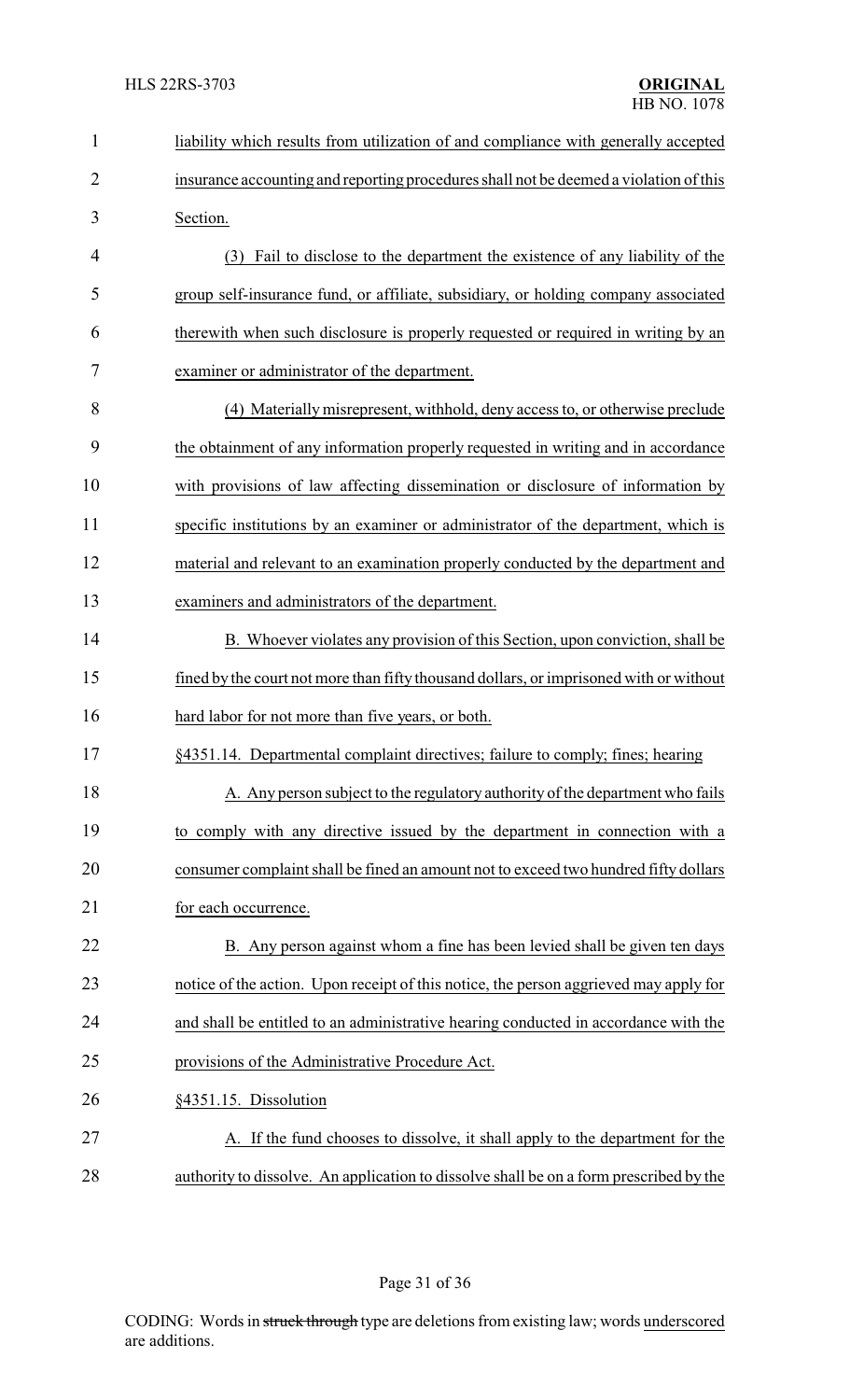| $\mathbf{1}$   | department and shall be approved or disapproved by the department within sixty           |  |  |
|----------------|------------------------------------------------------------------------------------------|--|--|
| $\overline{2}$ | days of receipt.                                                                         |  |  |
| 3              | B. The dissolution of the fund without authorization is prohibited and shall             |  |  |
| 4              | not absolve or release the fund, a member, or any person or entity which has             |  |  |
| 5              | executed an indemnity agreement from the fund's or person's obligations incurred or      |  |  |
| 6              | entered into prior to the dissolution of the fund.                                       |  |  |
| 7              | C. An application to dissolve shall be granted if either of the following                |  |  |
| 8              | conditions is met:                                                                       |  |  |
| 9              | The fund has no outstanding liabilities including incurred but not<br>(1)                |  |  |
| 10             | reported liabilities.                                                                    |  |  |
| 11             | The fund is covered by an irrevocable commitment from a licensed<br>(2)                  |  |  |
| 12             | insurer which provides for payment of all outstanding liabilities and for providing      |  |  |
| 13             | all related services, including payment of claims, preparation of reports, and           |  |  |
| 14             | administration of transactions associated with the period during which the plan          |  |  |
| 15             | provided coverage.                                                                       |  |  |
| 16             | D. Upon the dissolution of the fund and after payment of all outstanding                 |  |  |
| 17             | liabilities and indebtedness, the assets of the fund shall be distributed to all         |  |  |
| 18             | employers participating in the fund pursuant to a distribution plan submitted by the     |  |  |
| 19             | fund to the department and approved by the department.                                   |  |  |
| 20             | §4351.16. Exclusive use of expirations                                                   |  |  |
| 21             | A.(1) Except as otherwise provided in this Section, for purposes of soliciting,          |  |  |
| 22             | selling, or negotiating the renewal or sale of group self-insurance coverage, products,  |  |  |
| 23             | or insurance services, an insurance agent or insurance broker shall have the exclusive   |  |  |
| 24             | use of expirations, records, or other written or electronic information directly related |  |  |
| 25             | to the group self-insurance application submitted by or the group self-insurance         |  |  |
| 26             | policy written through an insurance agent or insurance broker. The group self-           |  |  |
| 27             | insurance fund shall not use expirations, records, or other written or electronic        |  |  |
| 28             | information to solicit, sell, or negotiate the renewal or sale of insurance coverage,    |  |  |
| 29             | insurance products, or insurance services to the insured, either directly or by          |  |  |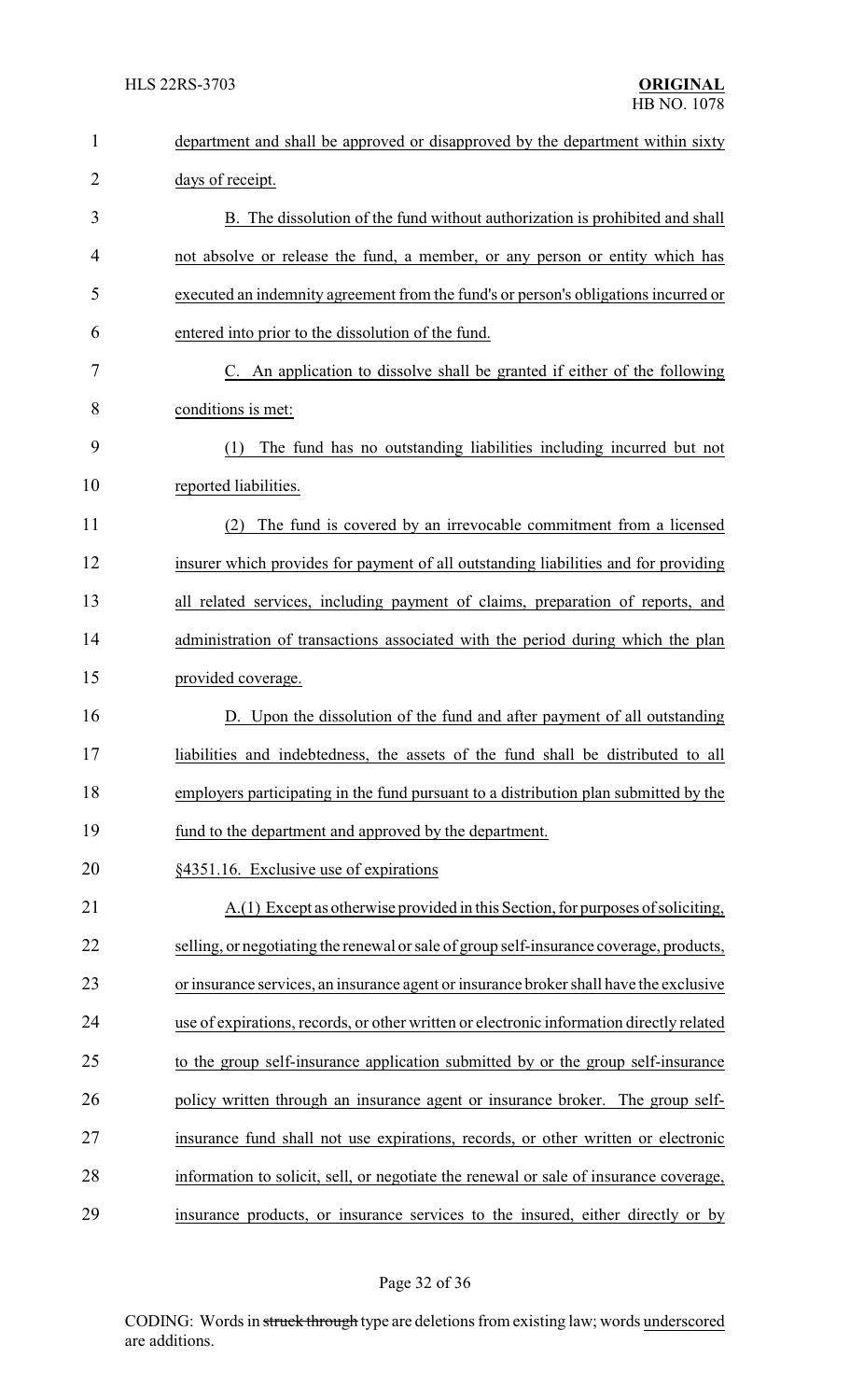| $\mathbf{1}$   | providing such information to others, without the express written consent of the       |  |
|----------------|----------------------------------------------------------------------------------------|--|
| $\overline{2}$ | insurance agent or insurance broker.                                                   |  |
| 3              | (2) The expirations, records, or other written or electronic information may           |  |
| 4              | be used to review the group self-insurance application, to issue a policy, or for any  |  |
| 5              | other purpose necessary for placing such business through the insurance producer.      |  |
| 6              | The expirations, records, or other written or electronic information may also be used  |  |
| 7              | for any other purpose which does not involve the soliciting, selling, or negotiating   |  |
| 8              | the renewal or sale of group self-insurance coverage, products, or services.           |  |
| 9              | <b>B.</b> This Section shall not apply:                                                |  |
| 10             | (1) When the insured requests, individually or through an insurance producer           |  |
| 11             | that the group self-insurance company renew the policy or write other insurance        |  |
| 12             | business.                                                                              |  |
| 13             | When the insurance agent has, by contract, agreed to act exclusively for               |  |
| 14             | one company or group of affiliated companies, in which case the rights of the agent    |  |
| 15             | shall be determined by the terms of the agent's contract with that company or          |  |
| 16             | affiliated group.                                                                      |  |
| 17             | (3) When the insurance producer is in default for nonpayment of premiums               |  |
| 18             | under the insurance agent's or insurance broker's contract or other agreement with     |  |
| 19             | the group self-insurer, unless there is a legitimate dispute as to monies owed.        |  |
| 20             | (4) When the agency contract is terminated and the insurance company is                |  |
| 21             | required by law to continue coverage for the insured, in which event the insurance     |  |
| 22             | company shall continue to pay the insurance agent or the insurance broker              |  |
| 23             | commissions on such policies that the company is required to renew during the          |  |
| 24             | thirty-six-month period following the effective date of the termination.<br>The        |  |
| 25             | commission shall be at the insurer's prevailing commission rates in effect on the date |  |
| 26             | of renewal for that class or line of business in effect on the date of renewal for     |  |
| 27             | brokers or agents whose contracts are not terminated.                                  |  |
| 28             | C. The insurance producer and insurer may in a written agreement separate              |  |
| 29             | from the agency contract, mutually agree to terms different from the provisions set    |  |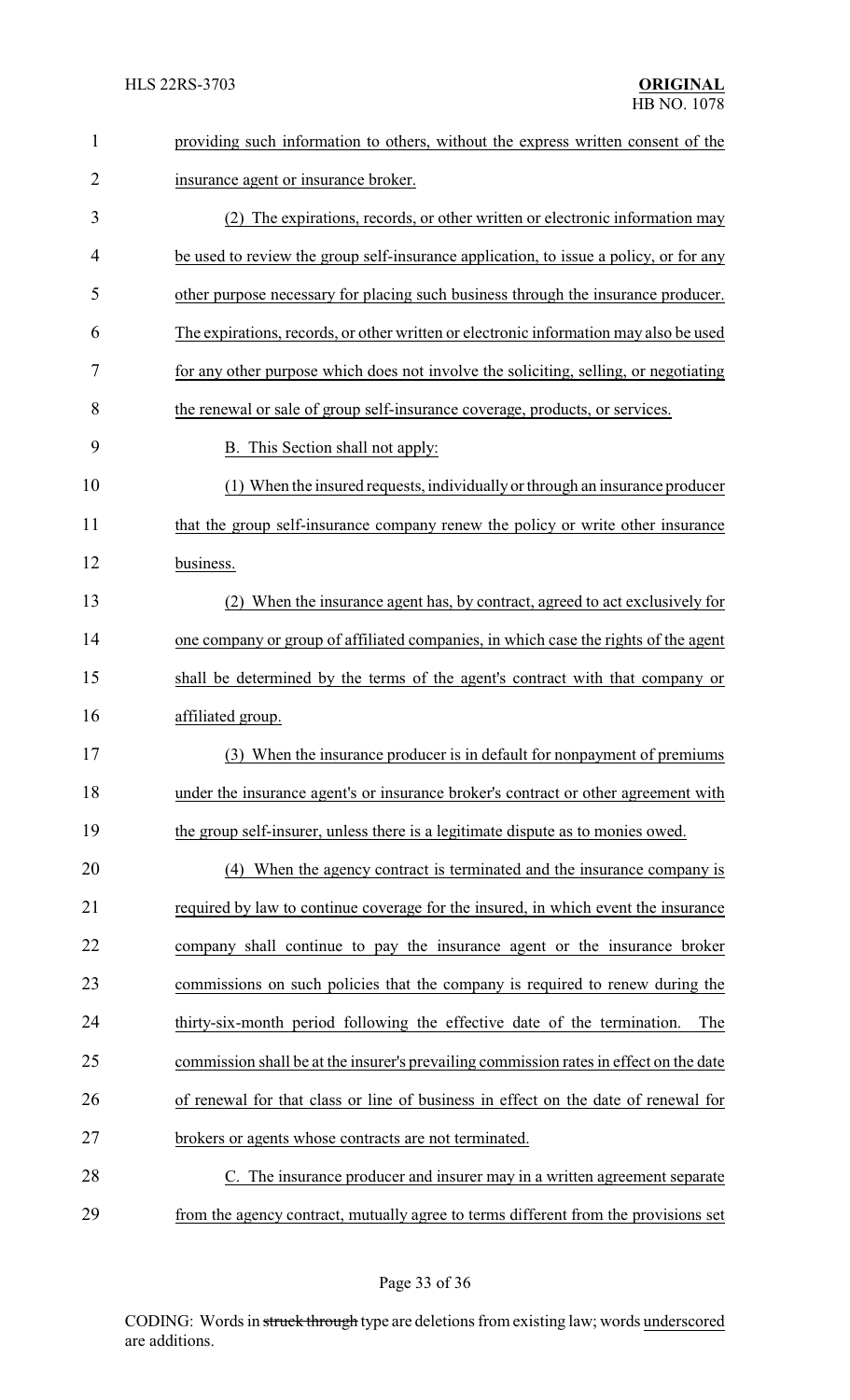| forth in this Section. The terms of any such agreement shall be negotiated in good |
|------------------------------------------------------------------------------------|
| faith between the parties.                                                         |

 D.(1) The department may adopt rules, in accordance with the Administrative Procedure Act, to enforce the provisions of this Section, and any violation of this Section or the rules adopted pursuant to this Section shall be subject to regulation by the department under R.S. 3:4351.5.

 (2) In addition, the insurance producer shall have a right to a claim for lost commissions. The claim shall be resolved in accordance with the dispute resolution terms in the applicable contract or agreement. In the absence of any dispute resolution terms, the parties shall attempt to resolve their dispute through mediation. 11 If the claim is not resolved through mediation, the claim may be resolved through 12 binding arbitration if the parties agree. In the absence of an agreement to resolve the claim through binding arbitration, the insurance producer maymaintain an action for lost commissions. (3) Except as provided in Subsection B of this Section, nothing in this Section shall be interpreted as impairing any rights in law or contract currently enjoyed by any party.

### DIGEST

The digest printed below was prepared by House Legislative Services. It constitutes no part of the legislative instrument. The keyword, one-liner, abstract, and digest do not constitute part of the law or proof or indicia of legislative intent. [R.S. 1:13(B) and 24:177(E)]

| HB 1078 Original | 2022 Regular Session | Seabaugh |
|------------------|----------------------|----------|
|                  |                      |          |

**Abstract:** Authorizes the creation of self-insurance funds for the purpose of providing auto insurance for vehicles which transport timber and agriculture products.

Proposed law authorizes the creation of a self-insurance fund for the purpose of providing auto coverage for vehicles that transport timber and agriculture products.

Proposed law provides that any five or more La. timber or agriculture companies, who are not public entities, each of whom has a positive net worth and is financially solvent, may pool their liabilities and self-insure for the purposes of maintaining automobile coverage for timber and agriculture transportation vehicles. Proposed law provides that members of the fund must also be members of one or more bona fide trade or professional associations.

Proposed law defines "bona fide trade or professional association" as an active trade or professional association that promotes La. timber or agriculture production, is charted and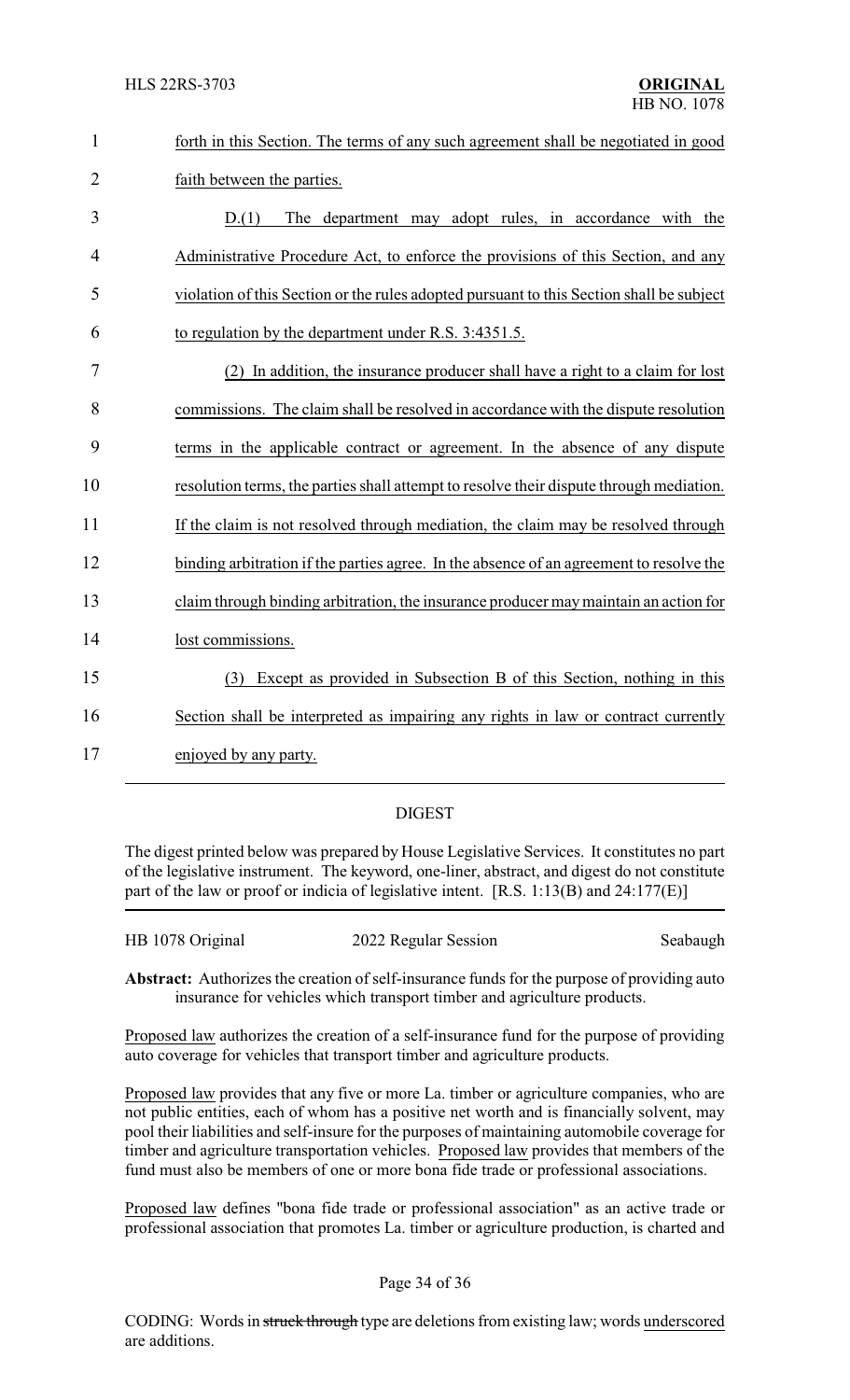domiciled in Louisiana, has been in existence and conducted regular meetings for at least five years, and is not established for the primary purpose of operating a self-insured fund.

Proposed law provides that no fund can become operative until the fund is issued a certificate of authority by the Dept. of Insurance after the department has approved the application for the fund and the documents required to establish solvency and the ability to properly manage and pay claims.

Proposed law provides that no person may solicit membership for a fund unless they are licensed by the department as a licensed insurance producer. Proposed law sets forth requirements for insurance producers who solicit membership for the fund and for the payment of commissions.

Proposed law provides that the rates for coverage, or the costs of premiums, that may be charged to the members must be in an amount that is actuarially justified. Proposed law further provides that once the rate filing is made to the department, the premium rates may be charged to the members of the fund for automobile coverage within 90 days after the rate filing is made.

Proposed law provides that, in order to maintain financial stability of the fund, the Dept. of Insurance is to require two or more timber or agriculture companies to maintain a combined net worth of \$1,000,000 or five or more principals of the member companies to maintain a combined net worth of \$1,000,000. Proposed law further provides that financial statements must not be more than one year old when submitted to the department of insurance for approval of the self-insurance fund. Proposed law requires further security in the form of excess insurance or reinsurance in an amount and in form that is approved by the Dept. of Insurance to insure the ability to properly manage and pay claims.

Proposed law provides that to further the financial stability of the self-insured fund, the members will pay a percentage over and above their premiums to establish a reserve account. Proposed law further provides that the reserve account will be maintained at all times while the self-insured fund is in operation and no payments can be made from the reserve account unless approved by the department.

Proposed law provides that, if the fund employs one or more third-party administrators, each third-party administrator of the fund must post a bond. Proposed law provides that, if the fund employs its own administrator, the fund is required to purchase a bond, errors and omission's insurance, or other security that is approved by the Dept. of Insurance.

Proposed law provides that a self-insurer's fund must obtain a minimum of \$750,000 in premiums in the fund for the first year and \$2,000,000 in premiums for each year thereafter.

Proposed law provides for agreements to pool liabilities to be set forth in the indemnity agreement or other instruments. Proposed law provides for annual premium audits to be conducted by an independent audit firm that is approved by the department.

Proposed law provides for proper audits by the fund in a form that is acceptable to the department. Proposed law does not prohibit the legislative auditor from also reviewing the records and conducting an audit of the fund.

Proposed law provides that each member must sign mutual indemnity agreements to cover the risk of liability covered by the fund and copies of the agreements will be presented to the Dept. of Insurance when the application is made for approval of the fund. Proposed law provides that proof of advanced payments to the fund of at least 25% of each member's first year estimated annual earned premiums must be provided with the application.

Proposed law provides that monies deposited into the fund may be invested in certain interest-bearing or interest-accruing investments and in certain bonds and securities that are

### Page 35 of 36